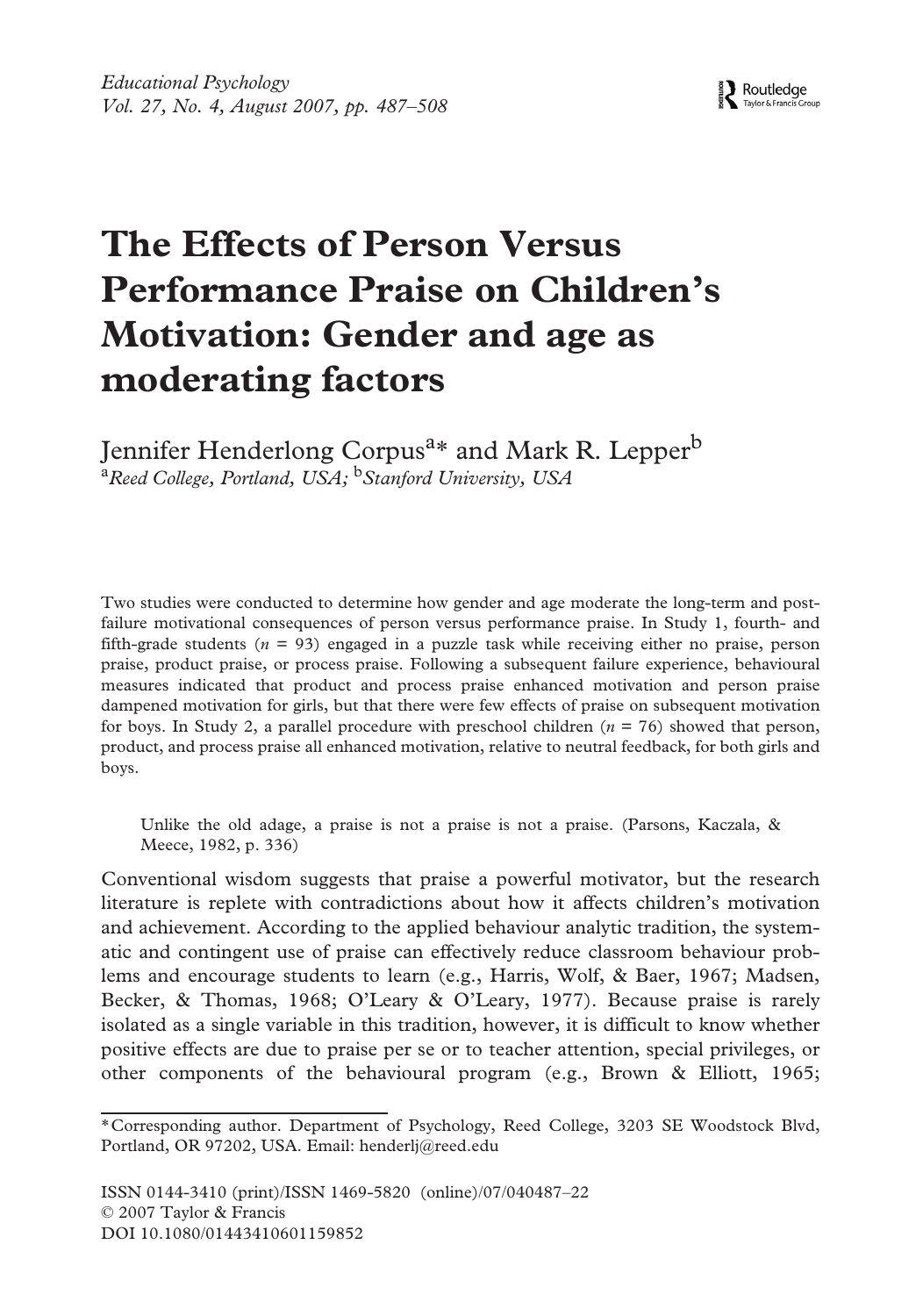Kastelen, Nickel, & McLaughlin, 1984; Kazdin, 1981; McAllister, Stachowiak, Baer, & Conderman, 1969; Ward & Baker, 1968). Nonetheless, research in this tradition suggests that praise certainly has the potential to function as a positive reinforcer. Perhaps because of the unsystematic way in which praise is typically delivered in classrooms, however, observational research has suggested that it is largely ineffective (see Beaman & Wheldall, 2000; Brophy, 1981). Moreover, research in the social-cognitive tradition has revealed several instances in which praise is not only ineffective but also dysfunctional (e.g., Barker & Graham, 1987; Birch, Marlin, & Rotter, 1984; Meyer et al., 1979; Mueller & Dweck, 1998). Clearly, then, some types of praise and some circumstances surrounding its delivery are better than others (Henderlong & Lepper, 2002).

One dimension of praise that may explain these opposing motivational consequences is whether praise is directed at the person or at some aspect of the person's performance, such as the final product or the process of engagement. Specifically, praising the particular work product or process (e.g., "What a wonderful oil painting"; "What a careful job you did") may be more beneficial to motivation than praising the person (e.g., "You're a wonderful artist"), as theorists have long argued (e.g., Ginott, 1965; Good & Brophy, 1984; Kanouse, Gumpert, & Canavan-Gumpert, 1981; Kohn, 1993) and some experimental evidence has suggested (Kamins & Dweck, 1999; Mueller & Dweck, 1998).

Although it may seem somewhat counter-intuitive, there are several grounds for this assertion. First, praise for a person is almost necessarily more general than praise for a performance, and thus there are more grounds for rejecting such praise (Kanouse et al., 1981; Kohn, 1993). In contrast, praise for a specific performance or product can only be rejected to the extent that the evaluation of the praiser is incorrect. More specific forms of praise—particularly process praise—may also be more motivating because they provide more detailed information about competence and effective problem-solving strategies that children can apply to similar situations in the future. Indeed, researchers working in the tradition of applied behaviour analysis have long argued that praise must be specific in order to function as an effective reinforcer (O'Leary & O'Leary, 1977).

Person praise may also foster a detrimental sense of contingent self-worth. Praising children for their personal attributes, rather than specific aspects of their performance, may teach them to make inferences about global goodness or worth based on performance (Kamins & Dweck, 1999; Kempner, McDonald, & Pomerantz, 2003). Such inferences may not be problematic if children only experience success. However, if children subsequently experience failure, then they may come to believe that they are incompetent, bad, or unworthy. To demonstrate this point, Kamins and Dweck (1999) used a series of role-play scenarios in which kindergarten children were told to imagine that their teacher responded to them with either person, outcome (product), or process praise for completing a task successfully. After subsequent failure scenarios, children who had been given person praise showed greater signs of helplessness than those given process praise, with children given product praise falling roughly in between. Thus, one might argue that a key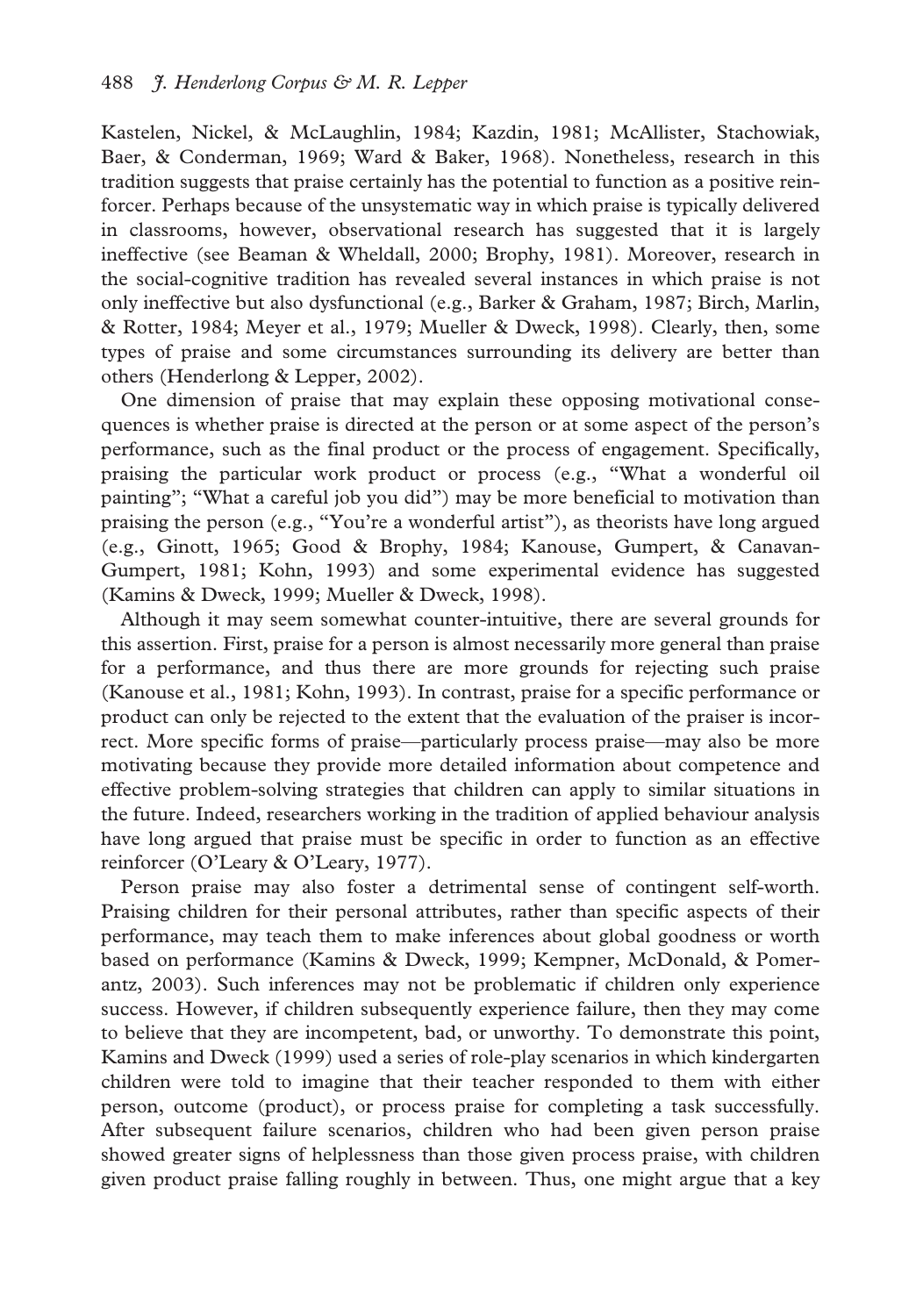issue for praise research—and one goal of the present work—is to determine how the ways in which we praise children for their successes may have implications for how they later cope with failures.

Person and performance praise may also foster different attributional styles (Mueller & Dweck, 1998). That is, person praise may encourage stable ability attributions which can foster helpless reactions in the face of failure, while performance praise—particularly process-oriented praise—may lead to more effort or strategy attributions which can foster adaptive reactions in both success and failure situations. Indeed, Mueller and Dweck (1998) found that fifth-grade students who were praised and then subsequently experienced failure made more attributions to lack of ability when praise statements had focused on intelligence (one type of person praise) as opposed to effort (one type of process praise).

These studies support what theorists and educators have been espousing for decades: praise the deed and not the doer. However, this conclusion is based on only two experimental studies (i.e., Kamins & Dweck, 1999; Mueller & Dweck, 1998), both from the same laboratory, and both lacking a no-praise control condition that would indicate the effects of praise relative to some neutral baseline. It remains unclear, therefore, whether person praise is truly detrimental to motivation, or whether process praise is truly beneficial to motivation, or both. Thus, further investigation with additional controls is necessary. Additionally, there may be boundary conditions and moderator variables that would limit the generalisability of this basic finding. Specifically, the existing praise literature suggests that both gender and age may be important moderators, neither of which has been systematically examined with respect to the person–performance dimension.

# **Gender as a Moderator**

Several theoretical frameworks suggest that girls may be particularly susceptible to the proposed negative effects of person praise following subsequent failure. First, research has consistently shown that females are more negatively affected than males by praise that diminishes perceived autonomy (e.g., Deci, 1972; Kast & Connor, 1988; Koestner, Zuckerman, & Koestner, 1989; Zinser, Young, & King, 1982). Deci and Ryan (Deci, 1975; Deci & Ryan, 1980) have explained this pattern of results in terms of traditional socialisation practices, which tend to focus on dependence and interpersonal relationships for females, but independence and achievement for males. Thus, while praise may highlight external evaluation and dampen autonomy for females, it tends either to enhance feelings of competence or to be ignored by males, who presumably have developed more internal standards of excellence.

In a somewhat similar vein, Roberts (1991) has found that women tend to be more influenced by evaluative feedback than men. While women see evaluative feedback as an accurate reflection of their abilities, men rely more on their own internal standards and tend to discount the evaluative opinions of others, especially with respect to negative feedback. One of the most compelling explanations that Roberts offers for this difference centres around the contrasting experiences that men and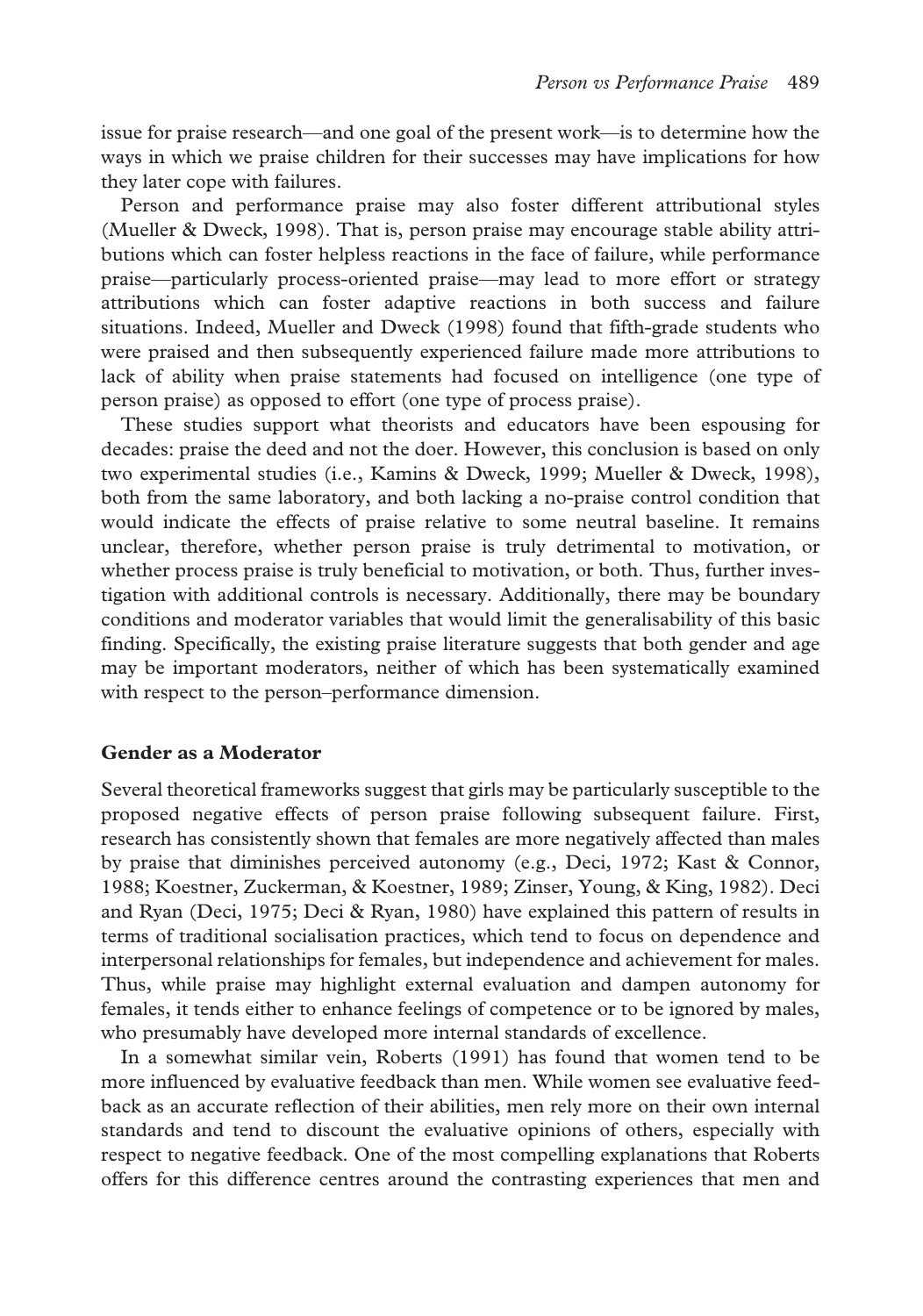women have with evaluative feedback throughout their lives. For example, teachers tend to give boys more negative feedback than girls (Burnett, 2002), especially for non-intellectual matters such as messy papers or unruly behaviour (Dweck, Davidson, Nelson, & Enna, 1978). Conversely, teachers tend to praise boys almost exclusively for matters of intellectual substance, but to praise girls for good behaviour and hard work as well (Dweck et al., 1978). Over time, then, negative feedback may be seen as frequent and irrelevant to ability for boys, but rare and relevant to ability for girls. These gender-specific experiences may impact how person and performance praise affect coping with subsequent failure.

The few studies that have examined how gender moderates the effects of feedback along the person–performance dimension support these theories. For example, Kempner et al. (2003) found that mothers' use of person praise in everyday interactions with their elementary-school children predicted feelings of contingent self-worth for their daughters but not their sons. Similarly, using an experimental paradigm, Koestner et al. (1989) found that fifth- and sixth-grade girls were more motivated by effort than ability praise, whereas boys showed the opposite pattern of results. Koestner et al. argued that girls may be more comfortable with effort praise whereas boys may be more comfortable with ability praise because of the way feedback is typically given in the classroom (see also Burnett, 2002). It is important to note, however, that the Koestner et al. study involved only a success experience. Thus, it is unclear how children would have responded and what role gender might have played if they had experienced failure on subsequent puzzles. Nonetheless, it suggests that gender may be an important moderator of the motivational consequences of person versus performance praise, especially for older children who have spent substantial time in classrooms and may have learned such gender-specific patterns of feedback.

# **Age as a Moderator**

Another potentially important and relatively unexplored moderator is age. Specifically, the potentially detrimental effects of person praise may not obtain with younger children who do not use causal attributions in complex ways when reasoning about achievement (Barker & Graham, 1987; Covington, 1984; Harari & Covington, 1981; Karniol & Ross, 1979; Miller & Hom, 1997; Nicholls, 1978), and who tend to have a literal bias when interpreting adult utterances (Ackerman, 1981; Winner, 1988). Young children may simply lack the cognitive sophistication to translate what they have learned in a situation of success to a situation of failure.

Although there has not yet been a systematic investigation of developmental differences along the person–performance dimension, Kamins and Dweck (1999) found that even kindergarten children show motivational benefits from process praise relative to person praise. Because this study did not include a neutral control condition, however, it only provides information about the relative effects of person and process praise, not the absolute effects, which may show a different pattern in younger versus older children. Additionally, further research with young children is needed because this study examined only a role-playing context. One might imagine,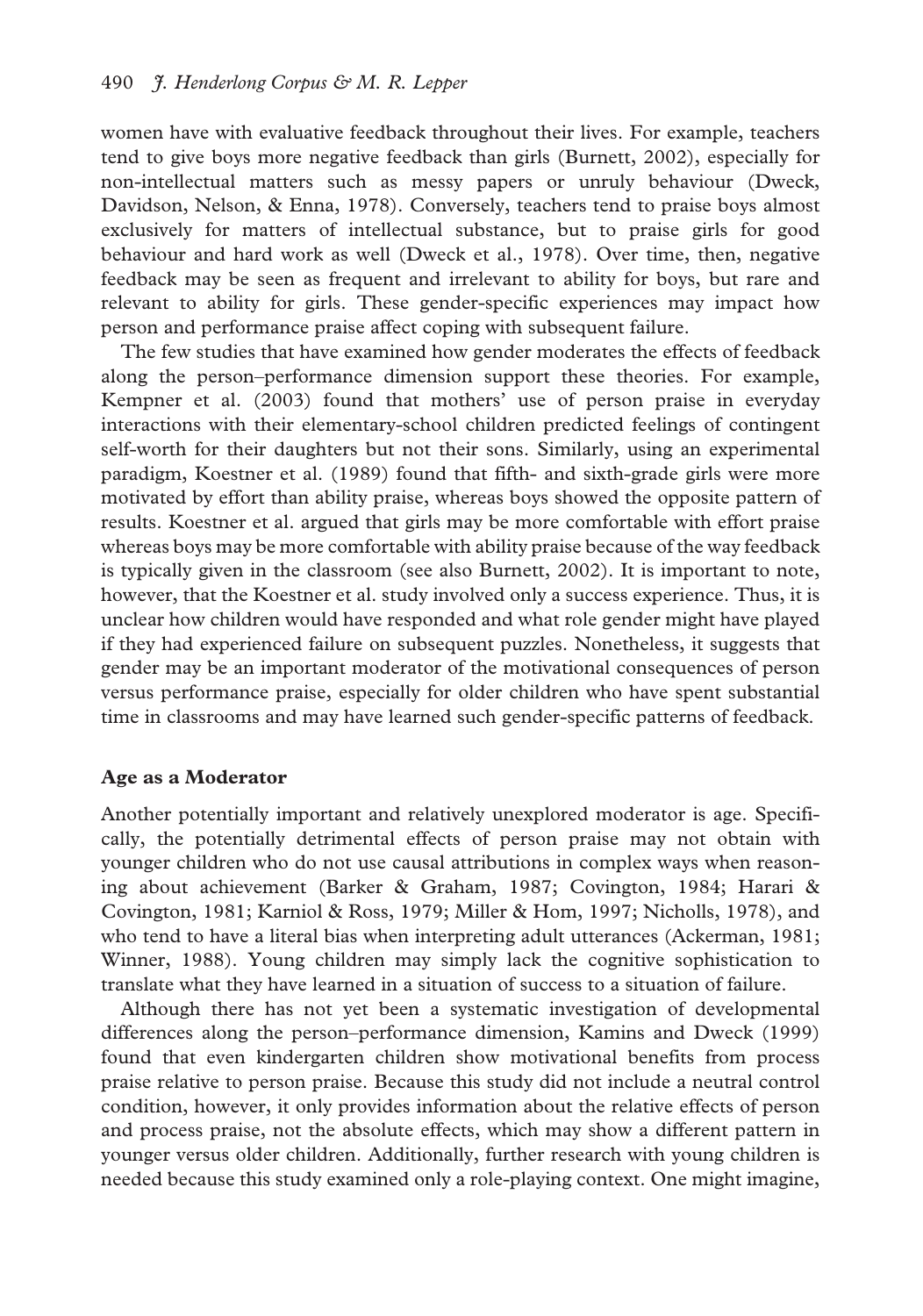for example, that these effects could vary as a function of competing demands on cognitive resources, or as a function of how much ownership children feel over their work product, both of which would differ in role-play versus real-life situations.

The goal of the present research was, therefore, to examine the post-failure and long-term consequences of praising the person, the product, or the process—relative to providing neutral but informative feedback—for both upper-elementary and preschool boys and girls. We sought not only to investigate the effects of person versus performance praise, but also to extend this work by examining the role of gender and age as moderating variables. For upper-elementary children, the central hypothesis was that person praise would undermine motivation but performance praise, particularly process praise, would enhance motivation once children were confronted with a challenging experience in the praised domain. For preschool children, however, person, product, and process praise were all expected to enhance motivation relative to neutral feedback. We anticipated that gender would moderate these effects for upper-elementary children, who have spent significant time in typical classrooms observing gender-specific patterns of feedback. Specifically, we predicted that girls would be particularly susceptible to the negative effects of person praise and that boys would either be motivated by person praise or unaffected by the evaluative feedback in general.

Although the goals of this research might be addressed best through a 4 (feedback condition: person, product, process, neutral)  $\times$  2 (gender)  $\times$  2 (age: upper-elementary, preschool) between-subjects design, age-appropriate modifications were necessary to make the procedure accessible for preschool children. Therefore, Study 1 focused on upper-elementary children and Study 2 focused on preschool children. Gender was included as a variable in both studies, but it was expected only to play a role in Study 1 with upper-elementary children.

### **Study 1**

Fourth- and fifth-grade children received either person praise, product praise, process praise, or neutral feedback for their performance on a puzzle task. Following a subsequent failure experience, both self-report and behavioural dependent measures were collected, with a primary emphasis on behavioural measures because they are thought to be more ecologically valid, particularly in research with children (see Quattrone, 1985). These measures were collected following the failure experience and again several weeks after the praise induction, because theories of helplessness and intrinsic motivation suggest that this may be a critical test of the true motivational properties of person, product, and process praise.

### *Method*

*Participants.* The sample included 93 fourth- and fifth-grade children with roughly equal numbers of girls ( $n = 44$ ) and boys ( $n = 49$ ). Recruitment took place through two American elementary schools in the San Francisco Bay area. All children at the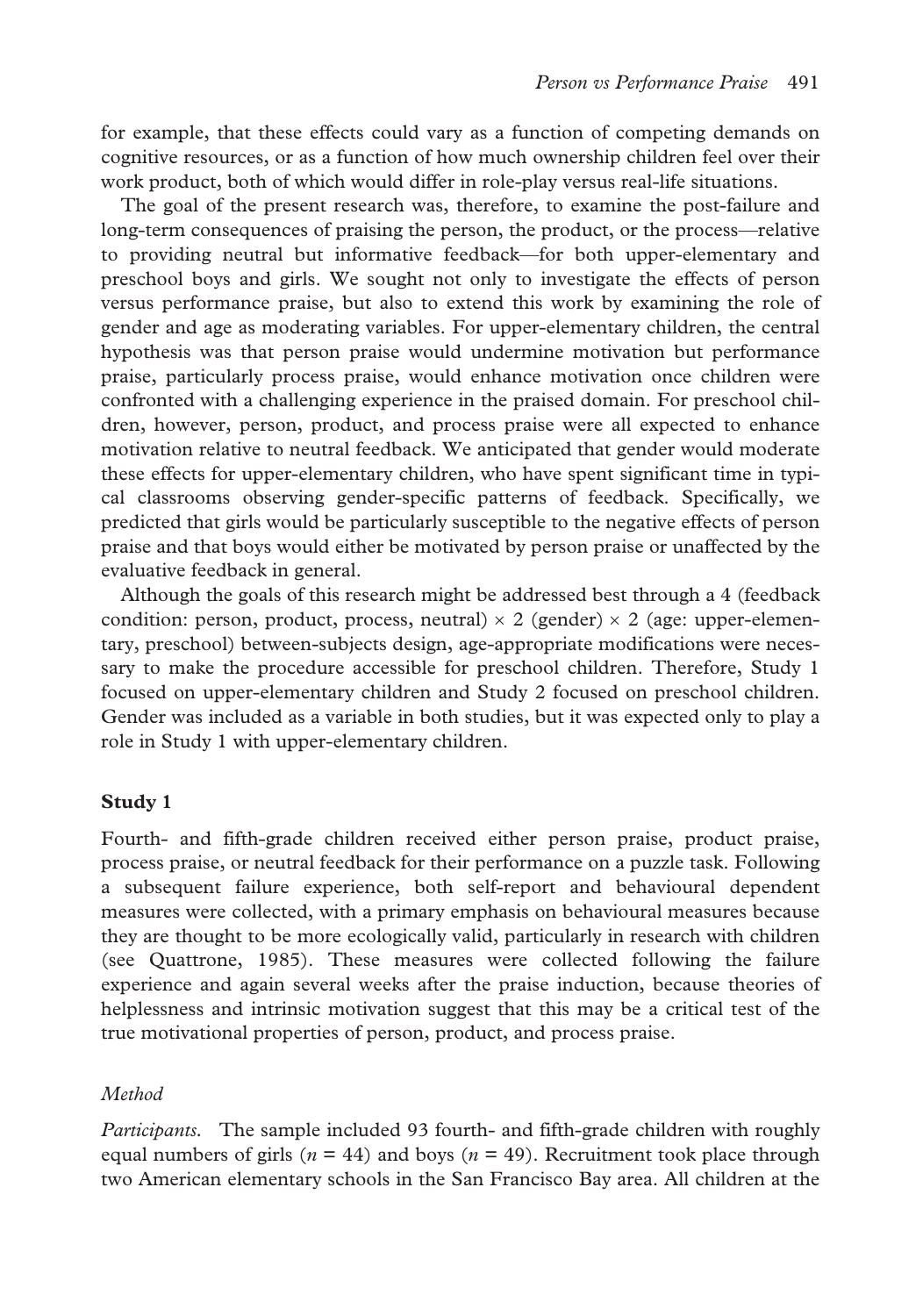appropriate grade levels were invited to participate. They were largely Caucasian, Asian-American, and Latino.

*Measures.* A number of measures were used—see below.

*Experimental task.* All children worked on a series of intrinsically interesting tangram puzzles, which consisted of geometric forms that had to be constructed from a set of seven smaller shapes. Children were given two sets of geometric forms to complete. The first set of puzzles was selected to be moderately easy for children to solve, in order to create a success experience during which children could be praised according to their experimentally assigned conditions. The second set of puzzles was selected to be extremely difficult, in order to create a failure experience.

*Self-reported motivation.* Three short questionnaire items were used to assess children's immediate motivation for tangram puzzles, both after the success experience and after the failure experience. Specifically, we asked children to rate their liking for the task, desire to continue working on the task, and perceived competence, using six-point Likert scales, anchored with "Not at all" and "Very much" for the first two items, and "Terrible" and "Great" for the third item. Because these items were significantly inter-correlated following both the success and failure experiences  $(r =$ .32, .37, respectively), they were combined to form a single composite index of reported motivation. In addition, children were asked to make attributions for their poor performance during the failure experience by rank ordering several explanations provided by the experimenter: lack of effort ("I didn't try hard enough"), lack of ability ("I'm not good enough at these puzzles"; "I'm not smart enough"), and lack of time ("I ran out of time"). There were two lack-of-ability statements in order to increase the acceptability of this choice, and they were averaged together to create a single indicator of attributions to lack of ability. Consistent with previous research, the lack-of-time choice was included as a filler item.

*Behavioural and long-term motivation.* There were two primary behavioural measures of motivation: free-choice behaviour and tangram gift choice. For freechoice behaviour, children were seated at an activity table and told that they could play with whatever they liked for five minutes. The table comprised an art activity, crossword puzzles, children's magazines, a geoboard, and three sets of tangrams of varying difficulty levels. Children's time spent engaging with tangrams was surreptitiously observed as an indicator of free-choice motivation. Both short- and long-term motivation were also assessed behaviourally by offering children the opportunity to take home a personal tangram set. Children were presented with six attractive gifts and asked to rank order the items according to their personal preferences. The gifts included a tangram set, dominoes, pick-up sticks, rebus puzzles, fancy pencils, and a set of stencils. They were told that the gifts would be delivered once all students at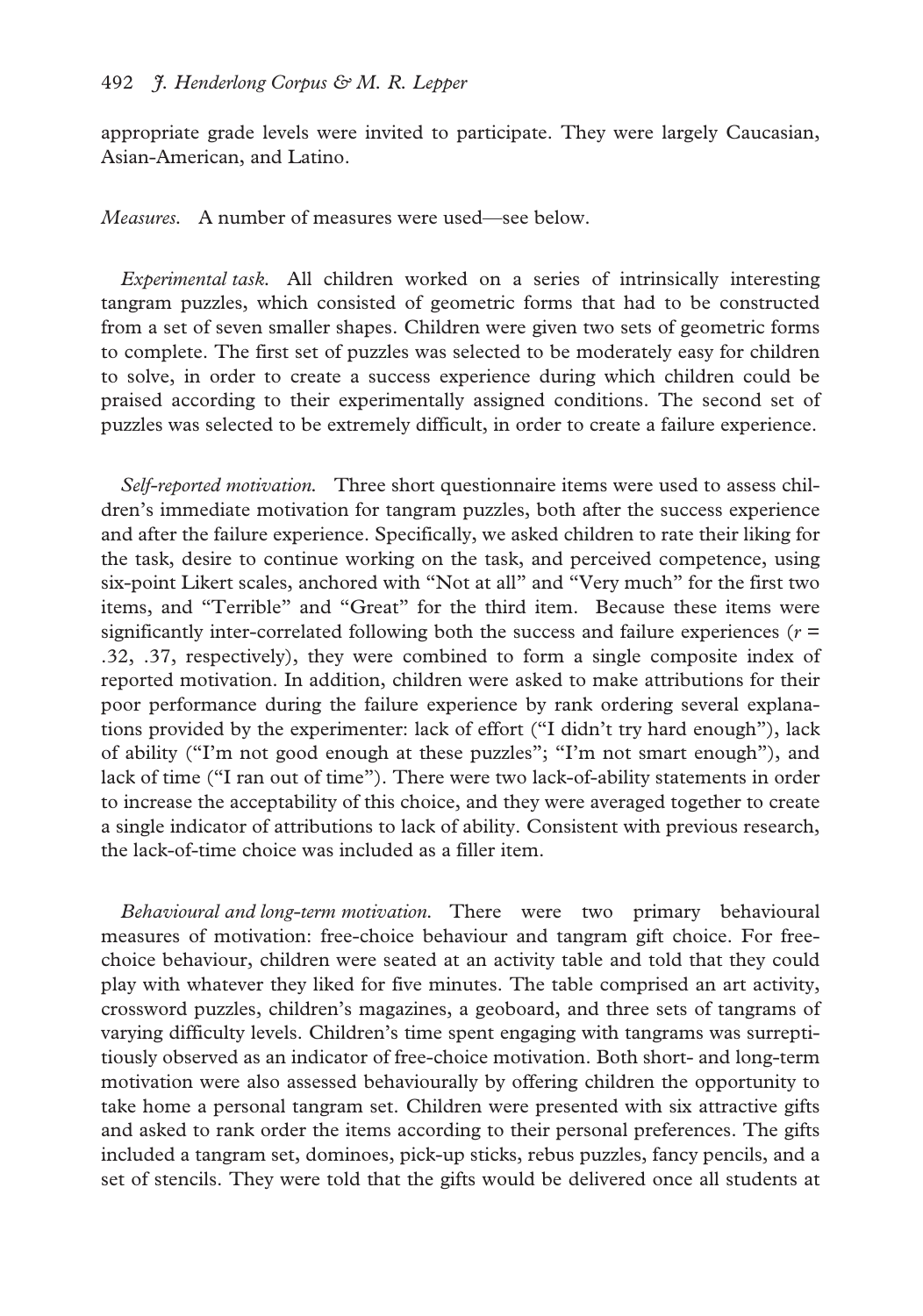their school had participated. Several weeks later, the experimenter returned ostensibly having "misplaced" the gift-choice rankings—and children were asked to rank order the six gift items once again. Importantly, they were instructed to rank their current preferences without regard to their original rankings.

*Manipulation check.* At the end of the procedure, children were asked to recall what the experimenter had said to them as they were working on the first set of puzzles.

*Procedure.* Children were randomly assigned, within sex, to one of four conditions: person praise  $(n = 25)$ , product praise  $(n = 22)$ , c), process praise  $(n = 24)$ , or neutral feedback  $(n = 22)$ . Aside from the feedback statements, all other aspects of the study were the same for all participants. Children were individually tested in a quiet room on their school property by one of five female experimenters  $(E1)$ , each of whom was blind to the hypotheses of the study. A second female experimenter (E2), who was blind to condition, remained in the room (wearing headphones during the success and failure phases) and administered the measures after the failure phase.

*Success phase.* E1 introduced the first set of puzzles and explained that children would have six minutes to do as many puzzles as possible. Throughout this period, children were given feedback according to their experimental condition for approximately every other tangram they completed. Praise statements for children in the person condition consisted of the following phrases: "You're really good at this!"; "You must be good at puzzles!"; "What a good puzzle-solver you are!"; and "You have a great puzzle-solving ability!" Praise statements for children in the product condition consisted of the following phrases: "Nice job on that one!"; "You're really arranging the pieces the right way!"; "You're solving a lot of these!"; and "That's the right solution again!" Finally, praise statements for children in the process condition consisted of the following phrases: "You're really thinking!"; "You're using good puzzle-solving strategies!"; "You must be concentrating hard!"; and "You must be working hard!" Children in the neutral feedback condition were given a positivesounding "OK" at these same time points.

Once six minutes had passed, children were told to stop working and their performance was evaluated. E1 counted the number of tangrams completed and said, "You finished [number of] tangrams." She then examined a mock scoring grid presumably to determine the child's score—before saying, "That gives you a score of 90%." In addition, children in the three praise conditions were told, "Wow! That's a really high score," followed by a statement consistent with either person ("You must be really good at puzzles"), product ("You really got the pieces in the right places"), or process ("You must have been really concentrating") praise. It is important to note that these praise statements were extensively pre-tested to ensure that they were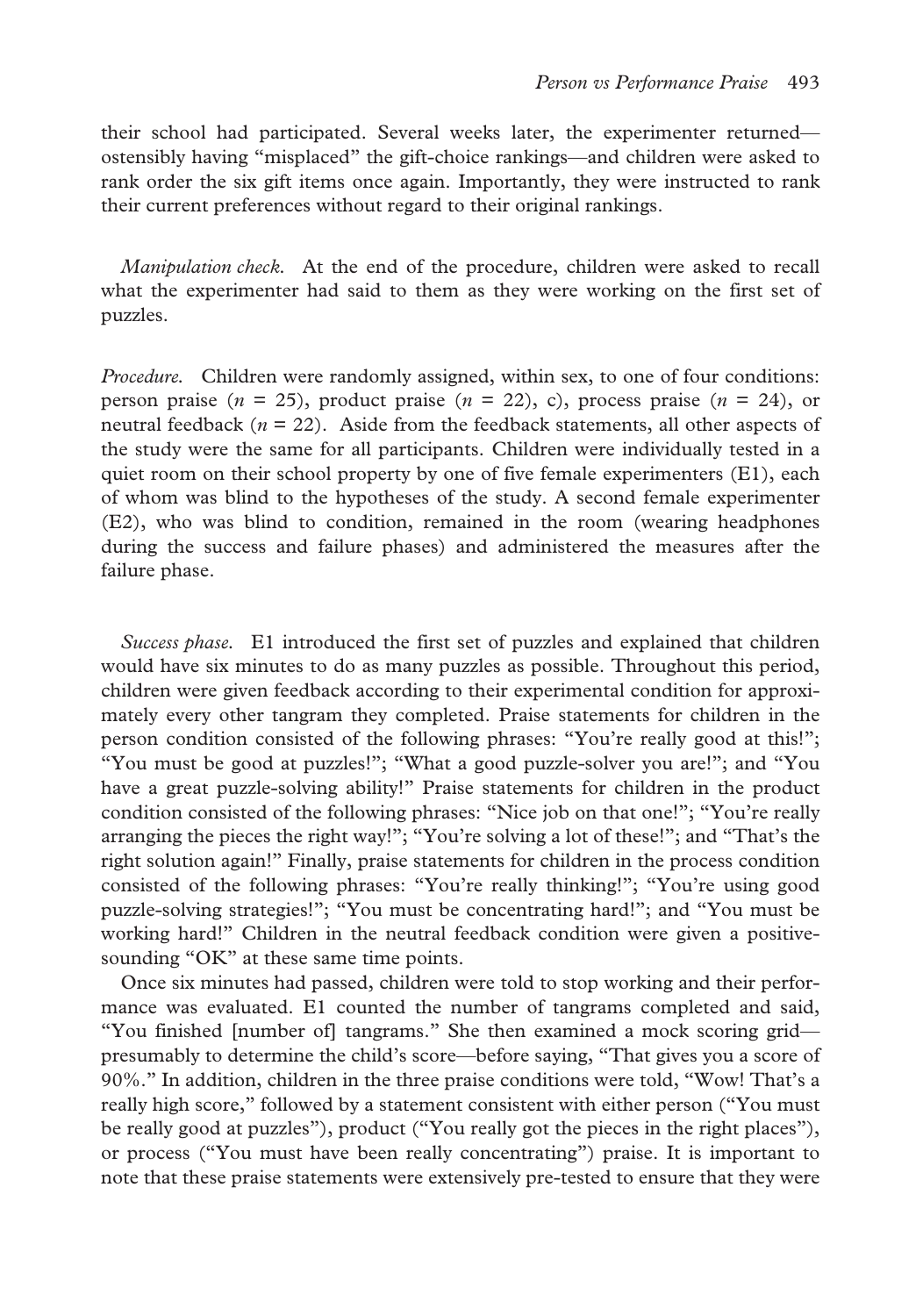as equally positive, effusive, and informative as possible.<sup>1</sup> Children were then asked to complete the self-reported motivation measure. Before handing this sheet to the children, E1 wrote their names and scores (90%) at the top of the page, along with a brief statement consistent with their praise condition (i.e., "Good at puzzles," "Solved the right way," or "Concentrated hard").

*Failure phase.* Children were asked to work on a second set of tangrams for an additional six minutes. As they worked on these more difficult puzzles, children were not given praise, but rather were given a neutral-sounding "OK" upon completion of each tangram puzzle. At the end of the six-minute period, children were told to stop working and their performance was evaluated. E1 counted the number of tangrams completed and said, "You finished [number of] tangrams." She then examined the mock scoring grid before saying, "That gives you a score of 60%. That's not a very good score." E1 then asked children to complete the self-reported motivation measure, and then administered the measure of attributions for failure.

Finally, E1 explained to the children that E2 needed to ask them some final questions. E1 approached E2, but quickly "discovered" that E2 was immersed in work and could not talk with the children for several more minutes. Before making an excuse to leave the room, E1 told the children that they could work at an activity table while they were waiting for E2 to finish her work. Following the five-minute free-choice period, E2 called children away from the activity table and administered the gift-choice measure and the manipulation check. E2 then carefully debriefed children by explaining that the second set of puzzles was designed for much older, seventh- or eighth-grade students, so that poor performance was due to an extremely difficult task. E2 emphasised that completing even one of these puzzles was a great accomplishment for a fourth- or fifth-grade student. This debriefing did not reveal that we were interested in children's reactions to praise, but focused instead on ensuring that all children left the procedure feeling good about their performance. Finally, all children were instructed not to discuss the procedure with other fourthand fifth-grade students, thanked, and sent back to their classrooms. The entire procedure lasted approximately 30 minutes. Finally, several weeks later (median = three weeks), E2 returned to the children's classrooms and collected their final gift choices.

### *Results*

A series of  $4 \times 2$  (feedback condition  $\times$  gender) analyses of variance (ANOVAs) were used to examine children's responses to the self-reported and behavioural dependent measures of motivation.

*Manipulation check.* Children's open-ended responses were coded on a scale from 0 (no memory at all) to 2 (memory such that a blind rater could confidently guess the praise condition). In general, children were quite good at remembering precisely the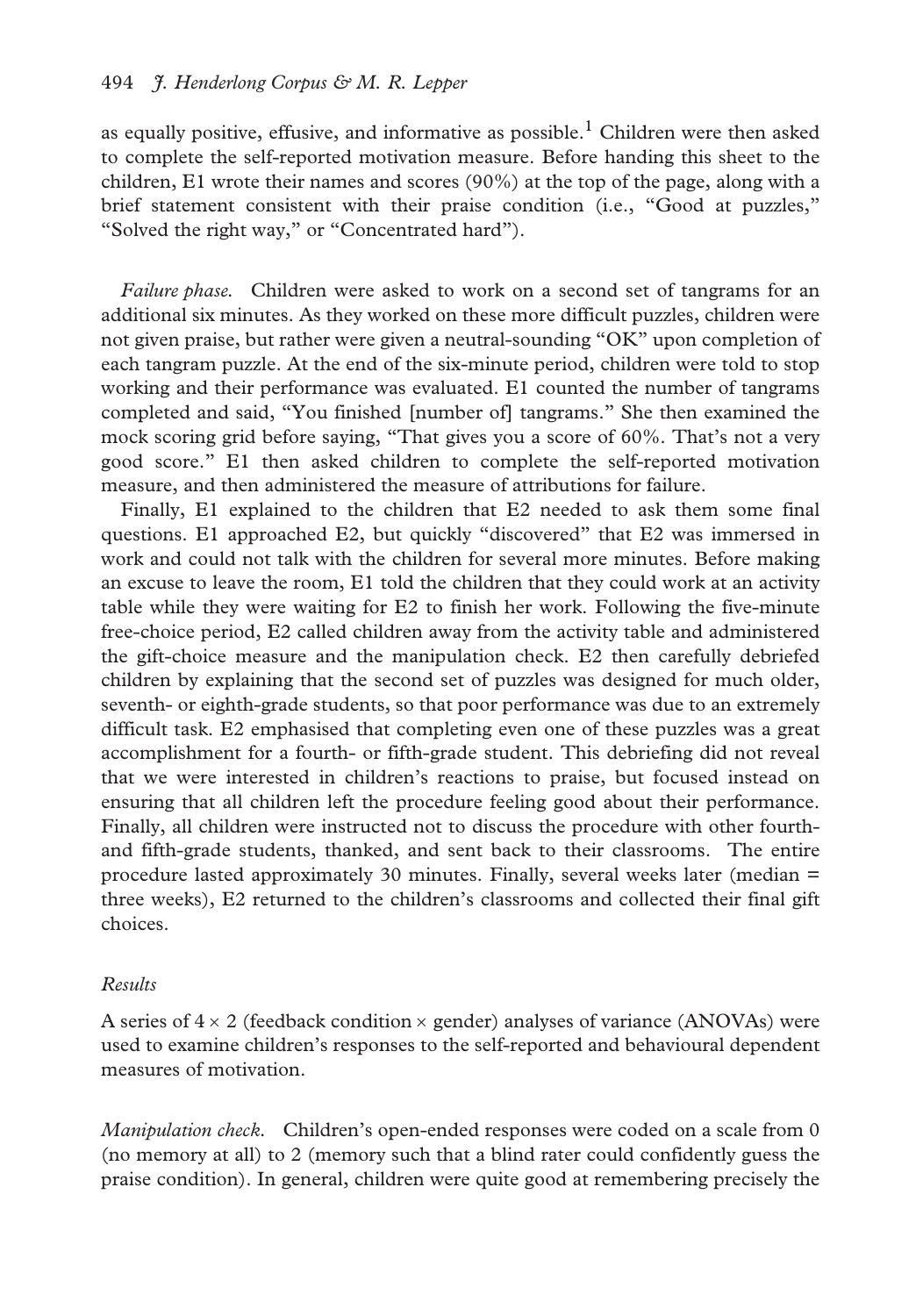types of things E1 had said to them, and demonstrated near-ceiling performance in all three of the praise conditions (person praise:  $M = 1.80$ ,  $SD = .41$ ; product praise:  $M = 1.76$ ,  $SD = .44$ ; process praise:  $M = 1.96$ ,  $SD = .20$ ).

*Self-reported motivation.* Following the success phase, there was a statistically significant main effect for gender on self-reported motivation  $(F[1,85] = 7.01, p < .05,$ partial  $\eta^2$  = .08), but the condition by gender interaction was not significant  $(F[3,85] = .18, \text{ns})$ . Specifically, girls  $(M = 5.17, SD = .55)$  reported greater levels of post-success motivation than boys ( $M = 4.82$ ,  $SD = .69$ ). Following the failure phase, there were no significant main effects or interactions (all *F*s < 1.3, ns). In addition, there were no significant main effects or interactions for children's attributions for failure (all *F*s < 1.5, ns), though the pattern of means was consistent with predictions in that girls, but not boys, showed the most adaptive attributions in the process condition.

*Behavioural and long-term motivation measures.* For free-choice behaviour at the activity table, there were no significant main effects or interactions (all  $F_s < 1.9$ , ns). In terms of the tangram gift choice, the predicted condition by gender interaction was statistically significant ( $F[3,85] = 3.58$ ,  $p < .05$ , partial  $n^2 = .11$ ), as presented in Figure 1. As predicted, girls showed the greatest preference for tangrams in the product ( $M = 5.17$ ,  $SD = .94$ ) and process ( $M = 5.08$ ,  $SD = .90$ ) conditions, followed by the neutral feedback ( $M = 4.63$ ,  $SD = 1.51$ ) and person ( $M = 3.58$ ,  $SD$  $= 1.78$ ) conditions. A one-way ANOVA for the girls indicated a statistically significant main effect of condition  $(F[3,40] = 3.66, p < .05$ , partial  $\eta^2 = .22$ ), and Tukey tests indicated significant ( $p < .05$ ) pairwise differences between the person condition and both the product and process conditions. There was no effect of condition for boys  $(F[3, 45] = .70$ , ns).

This condition by gender interaction was maintained several weeks later when children made a final selection of a take-home gift  $(F[3,84] = 2.94, p < .05$ , partial  $\eta^2$ = .10). Once again, girls showed the greatest preference for tangrams in the product  $(M = 5.17, SD = 1.19)$  and process  $(M = 4.83, SD = 1.11)$  conditions, followed by the neutral feedback ( $M = 3.71$ ,  $SD = 1.80$ ) and person ( $M = 3.5$ ,  $SD = 1.62$ ) conditions  $(F[3,39] = 3.73, p \le .05$ , partial  $p^2 = .22$ ). There was no effect of condition for boys  $(F[3,45] = .37, \text{ns})$ .

#### *Discussion*

The results of Study 1 suggest that performance versus person praise can have important and somewhat opposing effects on intrinsic motivation for girls and for boys. Specifically, girls, but not boys, showed enhanced intrinsic motivation when given product and process praise, but dampened motivation when given person praise. Indeed, a full 22% of the variance in girls' tangram gift choices was explained by the feedback they received for their successful performance at the beginning of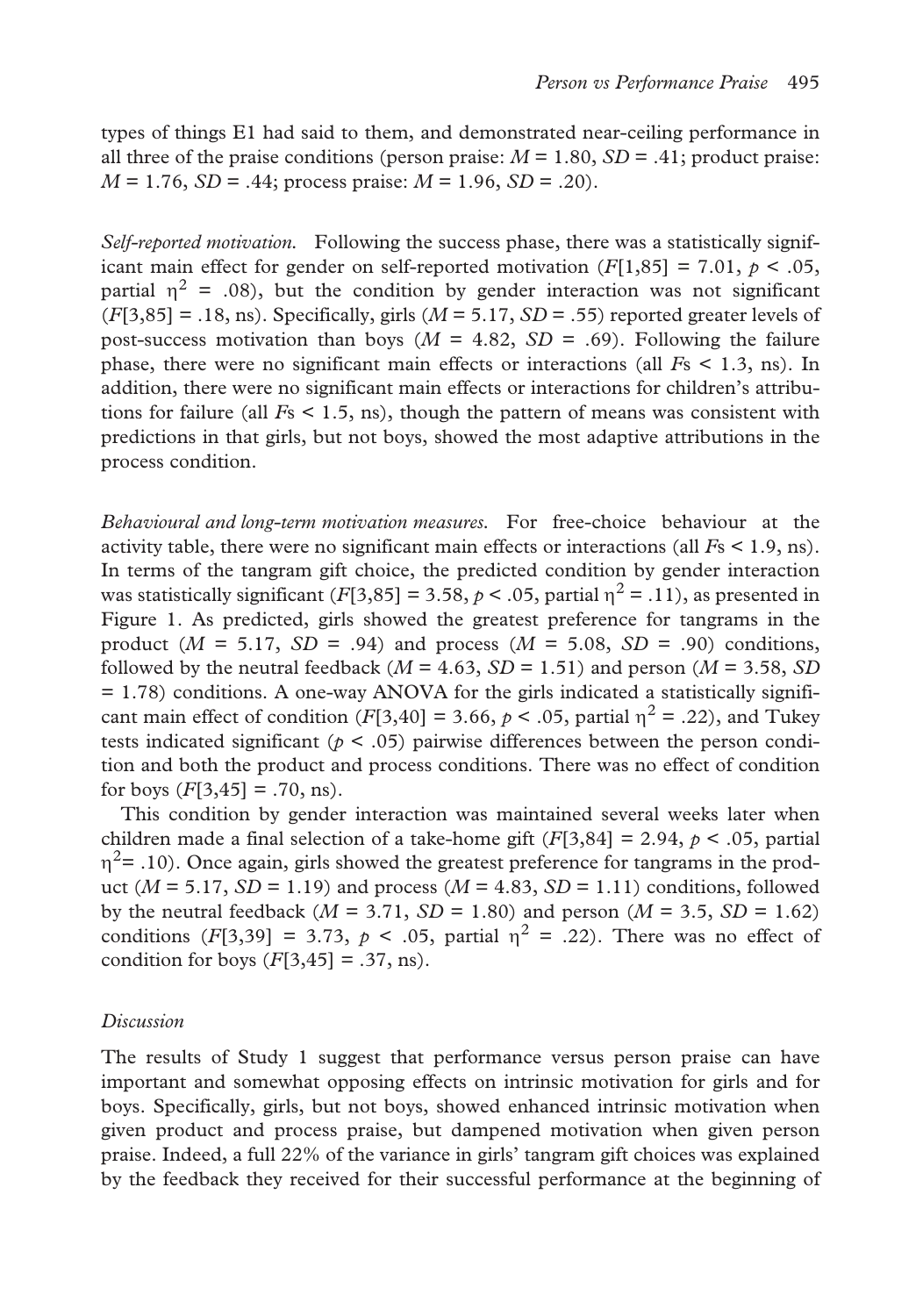

Figure 1. Preference for tangrams, by feedback condition and gender, Study 1

the experimental session. Based on the size of this effect, one might imagine that a teacher choosing to use process rather than person praise on a regular basis could engender a substantial motivational benefit for her female students. Of course, it is important to remember that the sample used in the present study was relatively small; perhaps with a larger sample, praise might also impact the motivation of boys,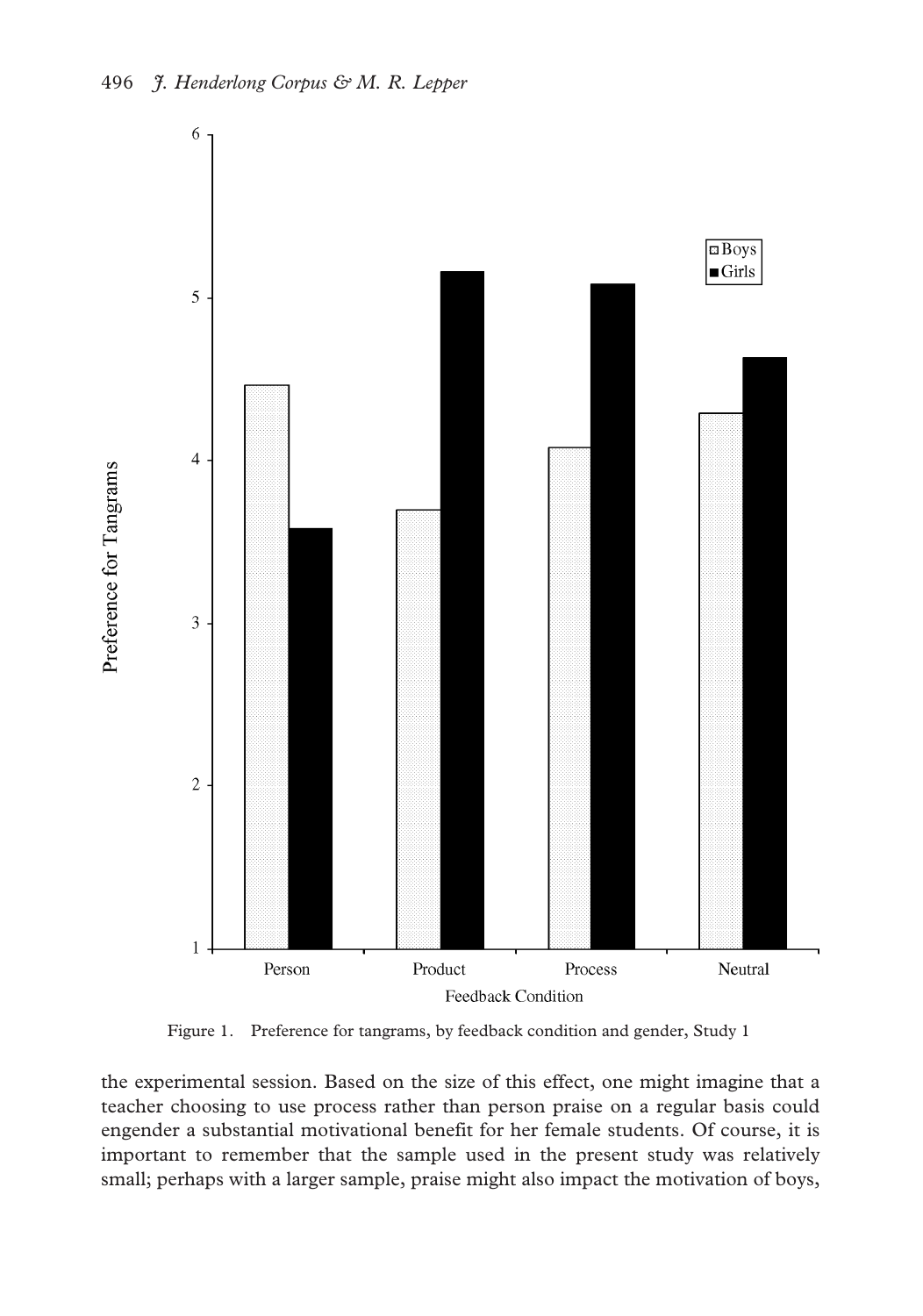but simply to a lesser extent than in girls. One would certainly not want to conclude that praise is ineffective for boys on the basis of the present research.

Although the data in the present study do not illuminate the mechanism driving these gender differences, previous research has suggested that differing socialisation practices or familiarity with specific types of feedback may account for the effects (e.g., Deci & Ryan, 1985; Dweck & Bush, 1976; Dweck et al., 1978; Kast & Connor, 1988; Koestner et al., 1989). Although boys clearly listened to the praise statements well enough to pass the manipulation check, they may not have processed and internalised them to the same extent as the interpersonally aware girls. Subsequently, when faced with failure, girls may have taken to heart the implications of the praise they had been given, while boys may have acted more in accord with their own internal standards of interest and evaluation. Indeed, the literature is replete with evidence that failure experiences tend to be more debilitating for girls than for boys (e.g., Dweck & Reppucci, 1973; Nicholls, 1975).

Another explanation for the gender differences observed in the present study is that tangrams can be classified as a mathematical task—a domain in which psychological studies often reveal gender differences. Indeed, the one other study that found gender differences in children's reactions to effort versus ability praise used a puzzle task that was explicitly described as related to mathematics (Koestner et al., 1989). In both the present study and that of Koestner and colleagues, abilityoriented praise may have activated the cultural stereotype that females are deficient in maths, leaving girls, but not boys, vulnerable to low-ability inferences and dampened motivation in the face of failure (see Steele, 1997). Thus, future work is needed to determine the generalisability of these findings to other less gender-stereotyped domains.

Although the predicted condition by gender interaction was significant for the gift choice measures, it was not significant for children's free-choice behaviour at the activity table. Perhaps children were more interested in engaging with the other attractive items at the table than the tangrams they had been working with throughout the first half of the procedure. Because the gift choice measures represented an opportunity for more delayed engagement with the task, they were not subject to the same satiation that may have interfered with the earlier measure. Feedback also had no effect on children's self-reported motivation, but this was not particularly surprising because experimental manipulations in the self-perception literature tend to show significant effects on behavioural measures, but often not on self-report measures—especially in research with children (Quattrone, 1985). It was surprising, however, that there was no effect of feedback on children's attributions for failure. We had expected that, at least for girls, process praise would lead children to attribute failures to lack of effort more than lack of ability (cf. Mueller & Dweck, 1998). Although the means were in the predicted direction, the effect was not significant, perhaps because of a relatively small sample size and an accompanying lack of statistical power. Future researchers might attempt to replicate the present study with a larger sample and perhaps a more fine-grained measure of attributions (see Nicholls, 1975).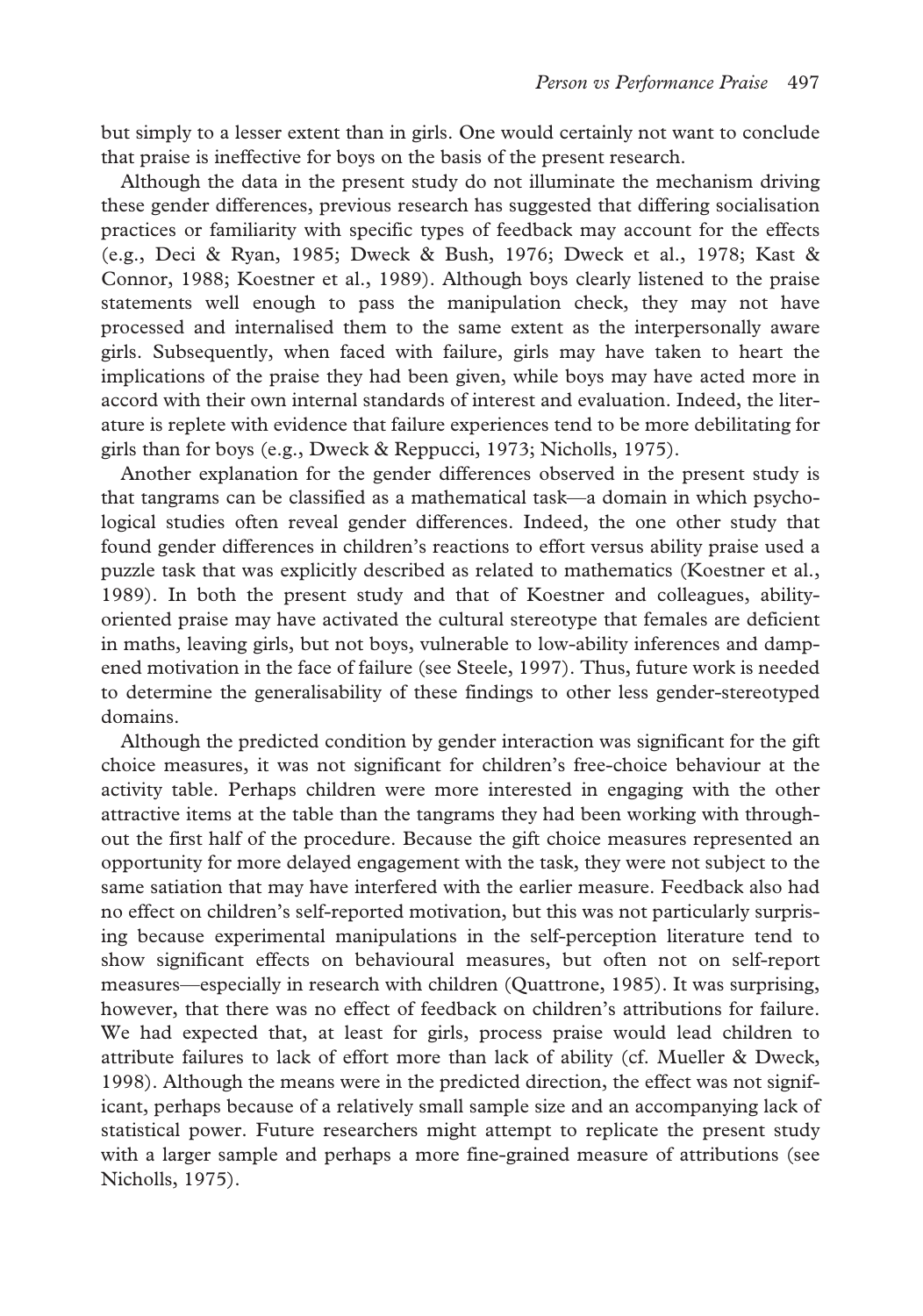Study 1 highlights the importance of gender in attempting to understand the complex effects of praise on children's motivation. As discussed earlier, previous research suggests that age may also be an important moderator of the effects of praise on children's motivation. This possibility was the focus of Study 2.

# **Study 2**

The detrimental effects of praise may not obtain with younger children, who tend to have a literal bias when interpreting adult utterances. Because Study 1 suggested that praise can have both beneficial and detrimental effects on children's motivation, one goal of Study 2 was to document the ages for which these effects would obtain. To this end, Study 2 investigated the effects of person, product, and process praise in preschool children. The central hypothesis was that all forms of praise—person, product, and process—would generally be beneficial for the preschoolers, relative to neutral feedback. We did not anticipate gender differences because preschool children lack familiarity with the kind of classroom feedback typically given to girls versus boys that may lead them to interpret and respond to feedback in different ways. Moreover, even if preschool children were familiar with typical patterns of feedback, they may simply lack the cognitive sophistication necessary to make inferences about ability based on how a current statement of feedback fits in with the type of feedback typically given (Nicholls, 1978). They are also less likely than older children to have had exposure to the gender-specific socialisation practices that may lead girls, but not boys, to be particularly interpersonally aware and sensitive to the effects of different types of praise.

# *Method*

*Participants.* The sample included 76 four- and five-year-old children (mean age = 5 years, 0 months) from a university-affiliated laboratory nursery school in the San Francisco Bay area. There were approximately equal numbers of girls (*n* = 39) and boys (*n* = 37). Children were largely Caucasian, Asian-American, and Latino.

*Measures.* A number of measures were used—see below.

*Experimental task.* All children worked on a series of four interesting jigsaw puzzles. The first two puzzles were designed to create a success experience and were moderately easy for preschoolers to solve. The last two puzzles were designed to create a failure experience and were made impossible to solve by replacing the correct puzzle pieces with incorrect but highly similar puzzle pieces.

*Self-report measures.* Children were asked to indicate how much they enjoyed working on the task by pointing on a scale of five schematic faces ranging from a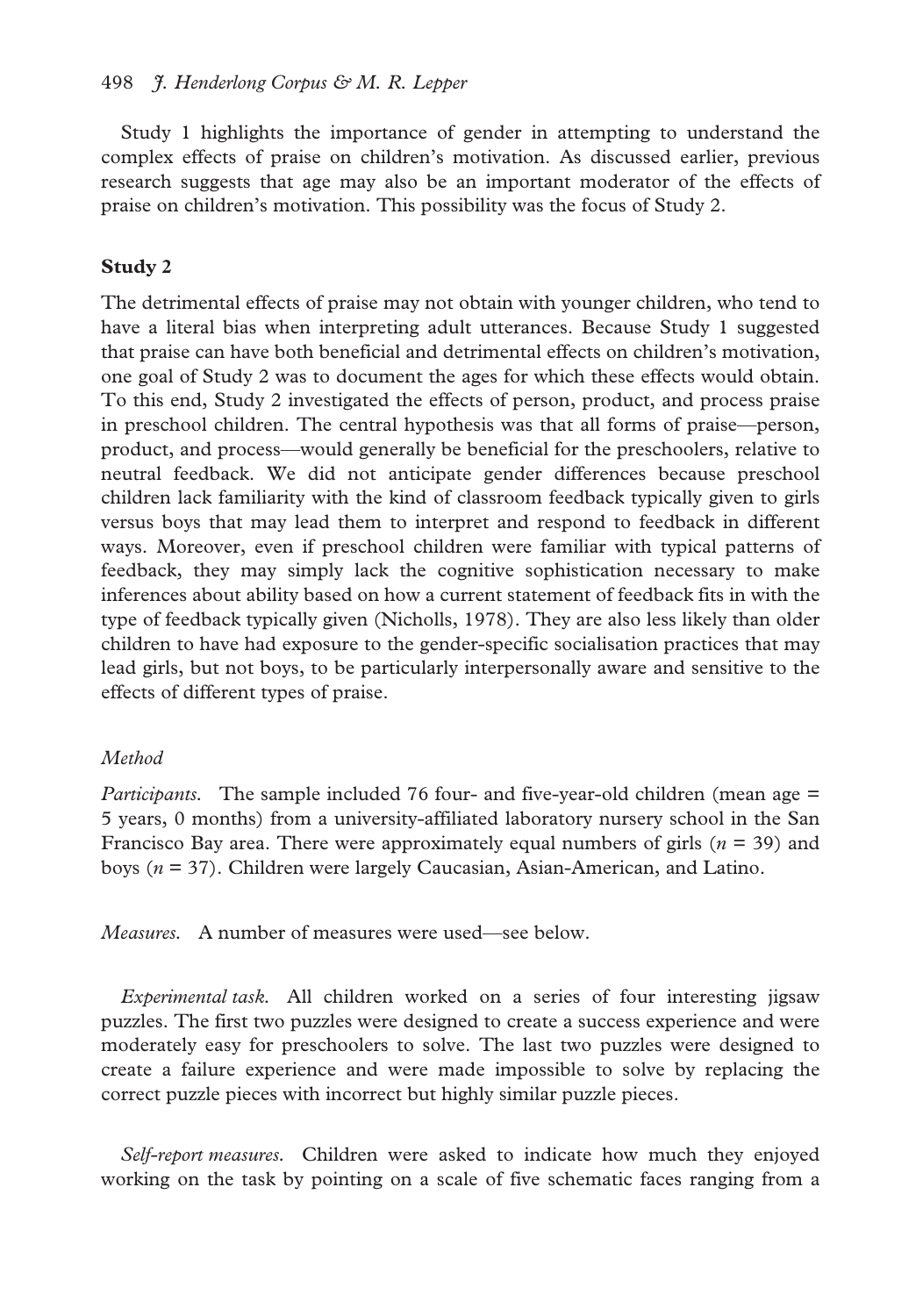frowning face to a smiling face. Next, perceived competence was measured by children's responses to the question, "Are you good at these kinds of puzzles or not so good at these kinds of puzzles?" Finally, attributions for failure were measured by children's responses to the question, "Did you have trouble on the second puzzles because you didn't try hard enough or because you aren't good enough at these kinds of puzzles?" The order of the two choices was counterbalanced across participants.

*Behavioural measures of subsequent motivation.* As in Study 1, there were two primary behavioural measures of motivation: immediate free-choice behaviour and long-term motivation. For free-choice behaviour, children were seated at an activity table and told that they could play with whatever they liked for two minutes. The table comprised an art activity, building blocks, and two jigsaw puzzles. E2 surreptitiously observed how long children spent engaging with each activity. More importantly, children's long-term motivation was assessed several weeks later by observations of their behaviour when the puzzles were available as an activity in their regular classrooms. The puzzles were placed in the classroom before the daily session began and children were observed through a one-way mirror by an individual who was blind to children's experimental condition. The observer noted whether or not children approached the puzzles and timed how long they spent engaging with them.

*Memory manipulation check.* Children in the three praise conditions were questioned about the content of the praise they were given when they successfully solved the first two puzzles, in order to provide a check that they were paying attention and remembering what was said to them during the success phase. E2 gave children four forced-choice questions that paired an example of the type of praise they were actually given with an example of another type of praise. For example, children in the person condition were asked whether they were told, "You are a great puzzlesolver" or "You are really thinking"; next, they were asked whether they were told, "Good job on that one" or "You are good at puzzles"; and so on. The order of the two choices was counterbalanced across participants, as was the order of the four questions.

*Procedure.* Children were randomly assigned to one of the following four feedback conditions: person praise  $(n = 20)$ , product praise  $(n = 20)$ , process praise  $(n = 20)$ , or neutral feedback  $(n = 16)$ . Aside from the feedback statements, all other aspects of the study were the same for all participants and largely paralleled the procedure from Study 1.

Children were individually tested in a quiet laboratory room by two of five female experimenters. In all cases, the primary experimenter who delivered the feedback statements (E1) was blind to the hypotheses of the study. In 37% of the cases, the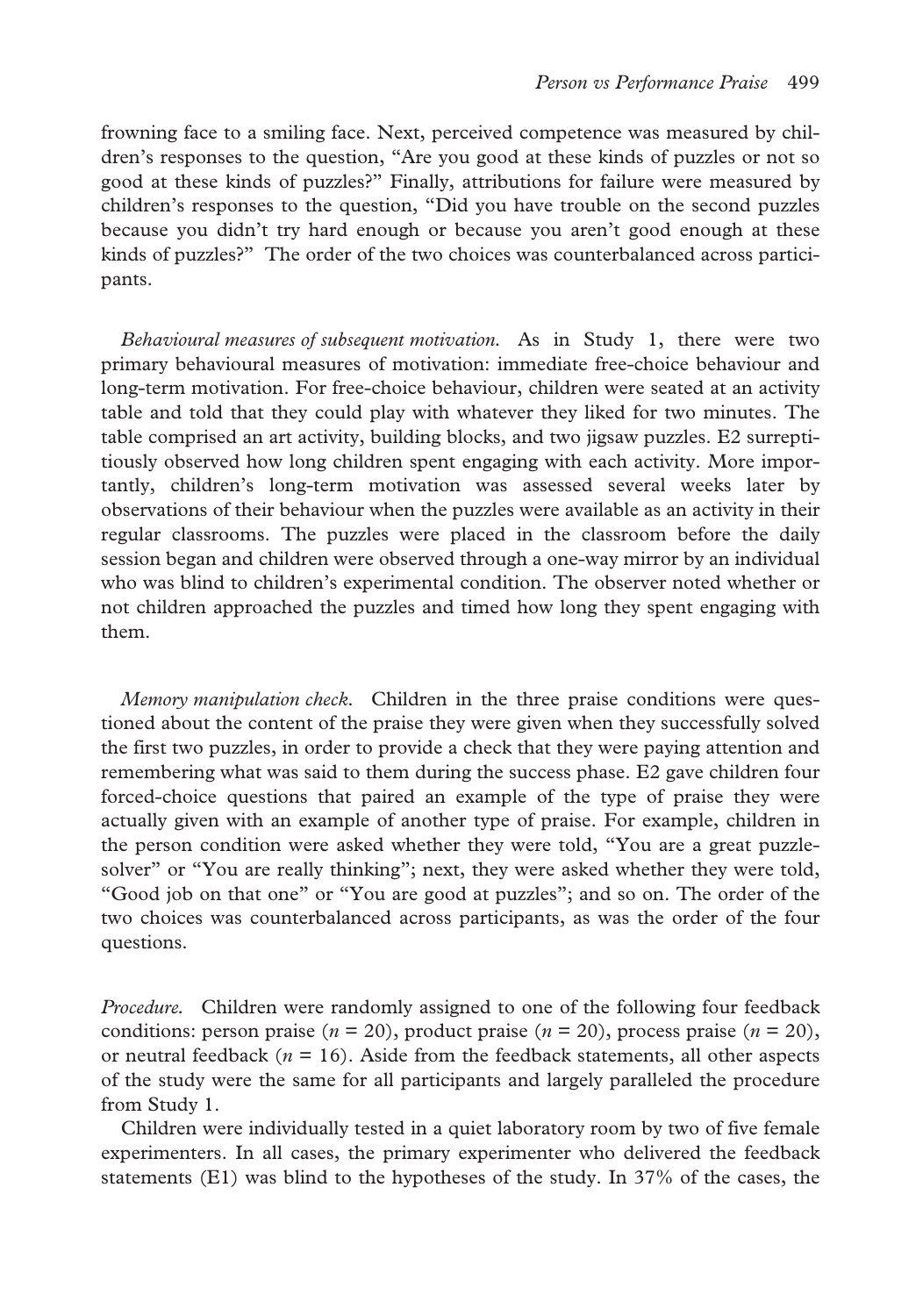secondary experimenter (E2) was also blind to the hypotheses of the study. At the beginning of the session, children were seated across a table from E1 while E2 sat quietly in the corner.

*Success phase.* E1 explained that she had some puzzles for children to work on and that they would be allowed to work until "time is up," so that the somewhat evaluative nature of the situation was clear. As children worked on the two success puzzles, they were praised three times—once after completing the first puzzle, once during the second puzzle, and once after completing the second puzzle. Praise statements for children in the person condition consisted of the following phrases: "You're really good at this!"; "You must be good at puzzles!"; and "You are a great puzzle-solver!" Praise statements in the product condition consisted of the following phrases: "Good job on that one!"; "You're getting a lot of pieces!"; and "You finished one again!" Finally, praise statements in the process condition consisted of the following phrases: "You must be working hard!"; "You're really thinking!"; and "You're finding really good ways to do this!" As in Study 1, children in the neutral feedback condition were given a positive-sounding "OK" at these same time points.

Once children completed both puzzles, they were told, "Time is up. You finished both puzzles. That means you get a star by your name." For children in the praise conditions, E1 continued by saying, "Wow! That's really good," followed by a statement consistent with either person ("You must be really good at puzzles"), product ("You really finished a lot of puzzles"), or process ("You must have been really thinking") praise. Following the feedback statement, children were asked to indicate their liking for the task, as described above.

*Failure phase.* E1 then explained to the children that she had some more puzzles for them to work on. They were reminded that, once again, they could work until "time is up." Children unsuccessfully worked on the first failure puzzle for 75 seconds before E1 said, "Let's move on to the next one." She handed children the second failure puzzle and allowed them to work for 75 seconds before delivering the failure feedback: "Time is up. You didn't finish the puzzles. That won't get you a star." At this point, E1 administered the measures of task liking, perceived competence, and attributions for failure. Finally, E1 explained that she had to leave briefly because she accidentally had left the next set of puzzles in the other room. Before she left, she instructed children to sit at the activity table and to play with anything they liked. E1 left the room and E2 observed as children played at the activity table. When two minutes had passed, E2 asked children to return to the original table and administered the memory manipulation check.

At this point, E1 returned to the room, apologising and explaining that she had accidentally mixed up the puzzle pieces, making the last two puzzles impossible to solve. E1 gave children one of the "failure" puzzles to try again, now that she had corrected her mistake. Once children completed this now easily solvable puzzle, E1 placed another star on the child's name tag in order to ensure that all children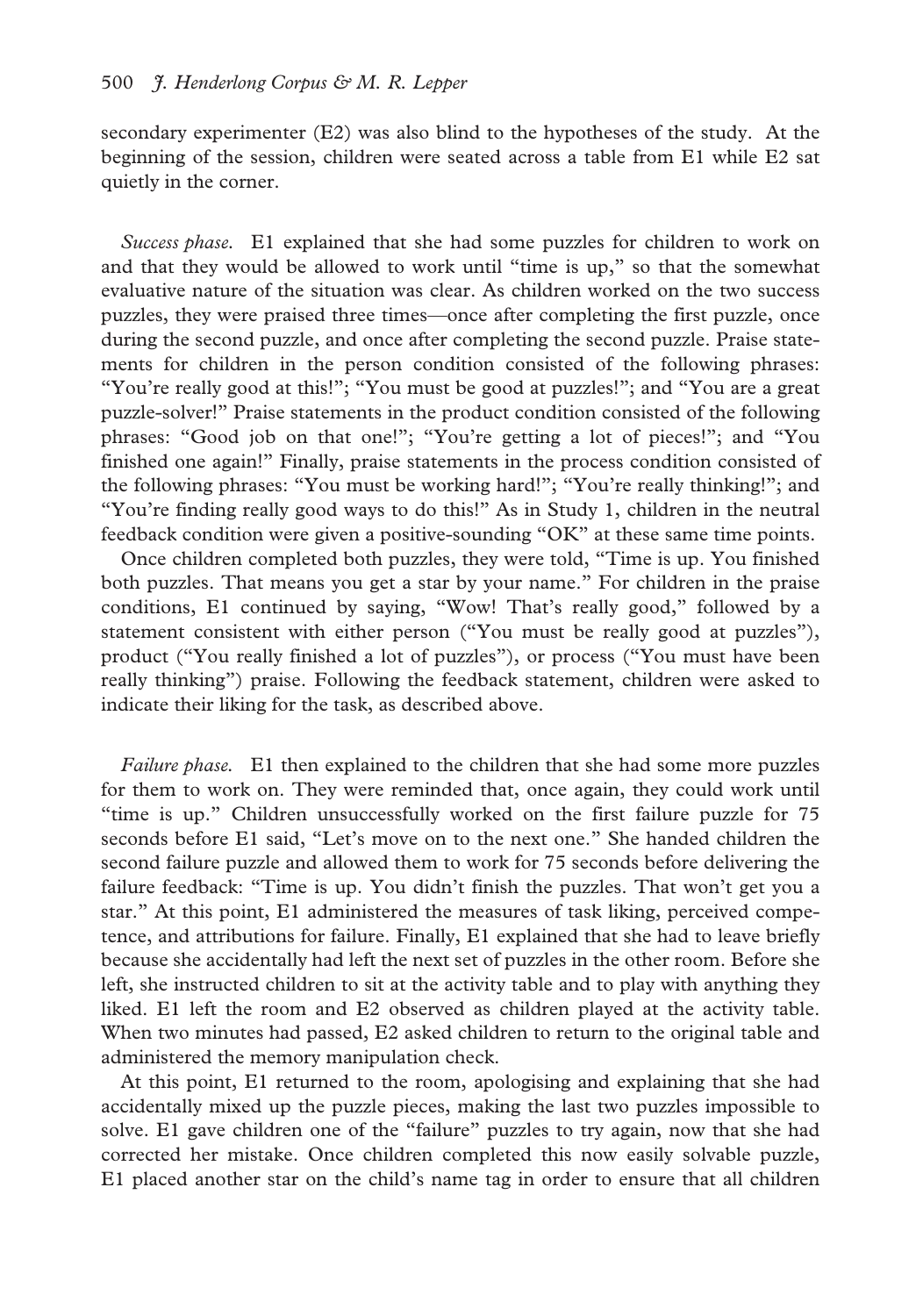left the procedure feeling good about their performance in the study. Children were then thanked and returned to their classrooms. The entire procedure lasted approximately 15 minutes. Finally, one to three weeks later, the puzzles were available as an activity in children's regular classrooms, as described above.

# *Results*

Each of the dependent measures was analysed with a  $4 \times 2$  (feedback condition  $\times$ gender) ANOVA. There were no interactions between feedback and gender for any of the dependent variables; therefore, data for boys and girls were collapsed and oneway ANOVAs with four levels (person praise, product praise, process praise, and neutral feedback) were conducted. When significant, these general analyses were followed by a series of planned contrasts that compared the three praise conditions to the neutral feedback condition in order to test the hypothesis that all types of praise would enhance motivation for young children.

*Manipulation check.* Children's responses to the forced-choice manipulation check were analysed to determine whether they were paying attention and remembering what was said to them during the success phase. In order to pass the manipulation check successfully, children had to respond correctly to at least three out of the four questions. Of the 60 children who were assigned to one of the three praise conditions, 38 successfully met this standard ( $n_{\text{person}} = 11$ ,  $n_{\text{product}} = 11$ ,  $n_{\text{process}} = 16$ ). All analyses that follow are from this subset of children who passed the manipulation check, as well as the 16 children in the neutral feedback condition, but it should be noted that the pattern of results and levels of significance were similar when all children were included in the analyses.

*Self-report measures.* Both post-success and post-failure ratings of task liking were quite high ( $M = 4.46$ ,  $SD = .97$  and  $M = 4.06$ ,  $SD = 1.24$ , respectively), and there were no significant differences between feedback conditions in liking for the task following either the success phase  $(F[3,50] = .81, \text{ns})$  or the failure phase  $(F[3,50] =$ 1.92, ns). Responses to the question about perceived competence were coded as either 0 (not good at puzzles), 1 (sort of good at puzzles), or 2 (good at puzzles); there was no significant effect of condition  $(F[3,48] = 1.57, \text{ns})$ . Finally, children's attributions for failure were coded as either 0 (lack of ability) or 1 (lack of effort). As expected, there were no significant differences between conditions  $(F[3,48] = .49$ , ns), and in general children were slightly more likely to attribute failures to lack of ability than to lack of effort  $(M = .42, SD = .50)$ .

*Behavioural measures of subsequent motivation.* The first behavioural measure of motivation was the time children spent engaging with the puzzles during the free-choice period; similar to Study 1, there was no significant effect of condition on free-choice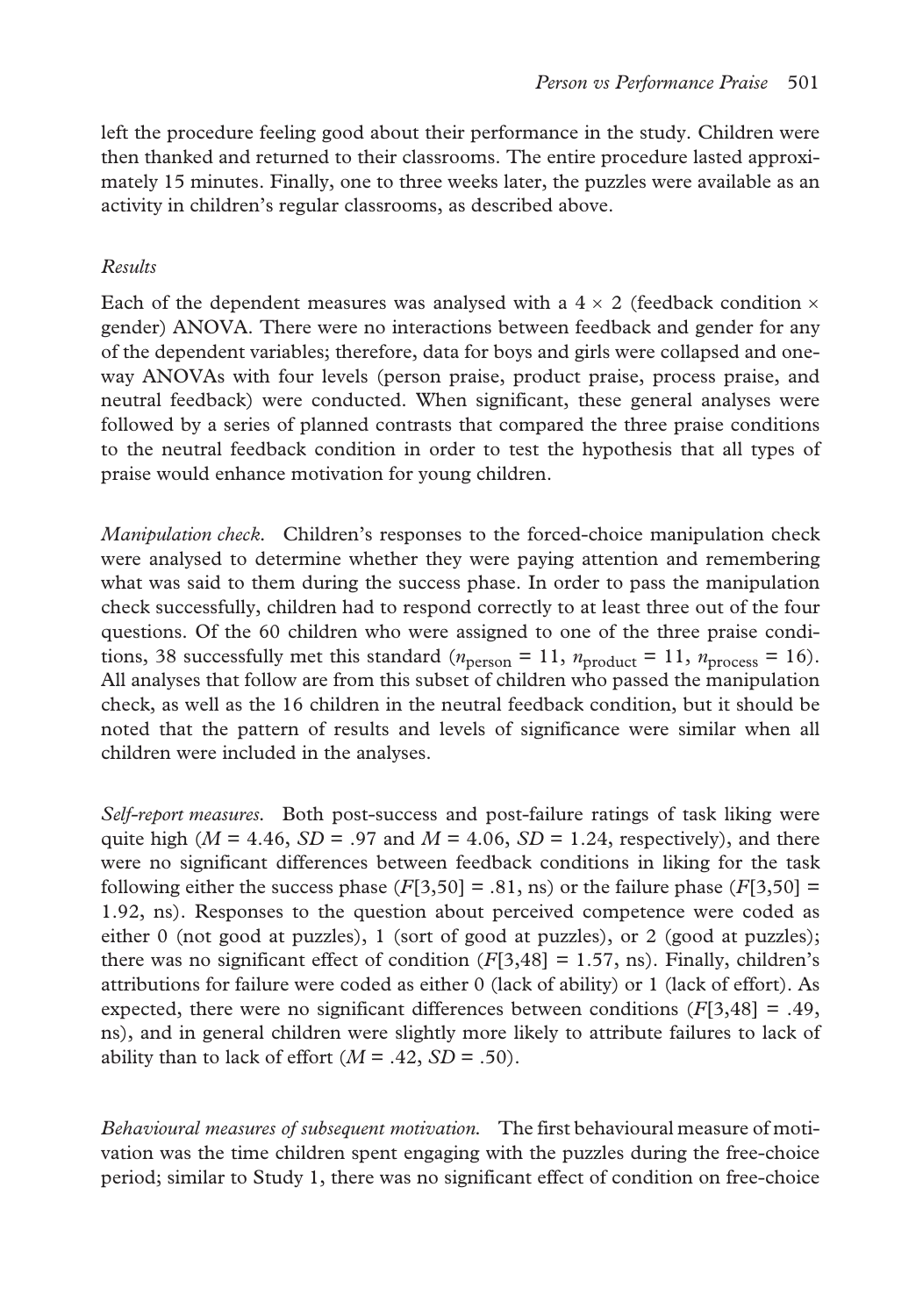behaviour  $(F[3,50] = 2.73$ , ns). A second, and more ecologically valid, measure of motivation was the time children spent engaging with the puzzles several weeks later in their regular classrooms. Because this measure was collected several days to weeks after the experimental procedure (median delay = 10 days), some children were unavailable for observation. Thus, these data are based on 48 children ( $n_{\text{person}} = 11$ ,  $n_{\text{product}} = 10$ ,  $n_{\text{process}} = 13$ ,  $n_{\text{neutral}} = 14$ ) rather than all 54 children.

First, we used logistic regression to analyse the proportion of children in each feedback condition who chose to approach and engage with the puzzles, as shown in Figure 2. As predicted, there was a statistically significant overall effect of condition (Wald  $\chi^2$  [ $df = 3$ ,  $n = 48$ ] = 8.32,  $p < .05$ ), and a statistically significant effect when the three praise conditions were compared to the neutral feedback condition (Wald  $\chi^2$  [*df* = 1, *n* = 48] = 5.84, *p* < .05, odds ratio = .13).

Second, we analysed the amount of time children spent engaging with the puzzles in their regular classrooms, as shown in Figure 3. A log transformation  $(Y^1 = \ln |Y + Y^2|)$ 1]) was performed on these data because the variances were unequal, and the standard deviations of the feedback conditions were proportional to the means. There was a statistically significant overall effect of feedback condition on these transformed time data ( $F[3,44] = 3.80$ ,  $p < .05$ , partial  $\eta^2 = .21$ ), and a statistically significant effect when the three praise conditions were compared to the neutral feedback condition  $(t[44] = 2.88, p < .01)$ .

*Comparison of Studies 1 and 2.* Taken together, the results of Studies 1 and 2 suggest that there may be developmental changes in the effects of praise on children's motivation. In order to test this more directly, we standardised and then combined the central behavioural measures of intrinsic motivation from Studies 1 and 2 for use in a single analysis. Specifically, we converted children's immediate gift choices from Study 1 and their transformed time spent with puzzles in the classroom from Study 2 separately into *z* scores, and subsequently combined them to form a single general measure of motivation that was analysed with a  $4 \times 2 \times 2$  (feedback condition  $\times$  age  $\times$  gender) ANOVA. As we would have predicted, there was a statistically significant three-way interaction  $(F[3,125] = 2.80, p < .05$ , partial  $\eta^2 =$ .06), providing statistical support for the contention that both age and gender moderate the effects of praise on children's motivation. That is, although all types of praise were generally beneficial to motivation for young children, person praise tended to undermine—and product and process praise tended to enhance—the motivation of older girls, but not boys.

# *Discussion*

To summarise the results of Study 2, there were negligible effects of feedback condition on the immediate measures of children's motivation, but strong effects on children's long-term motivation assessed days to weeks after the experimental procedure. As predicted, children's subsequent engagement with the puzzles in their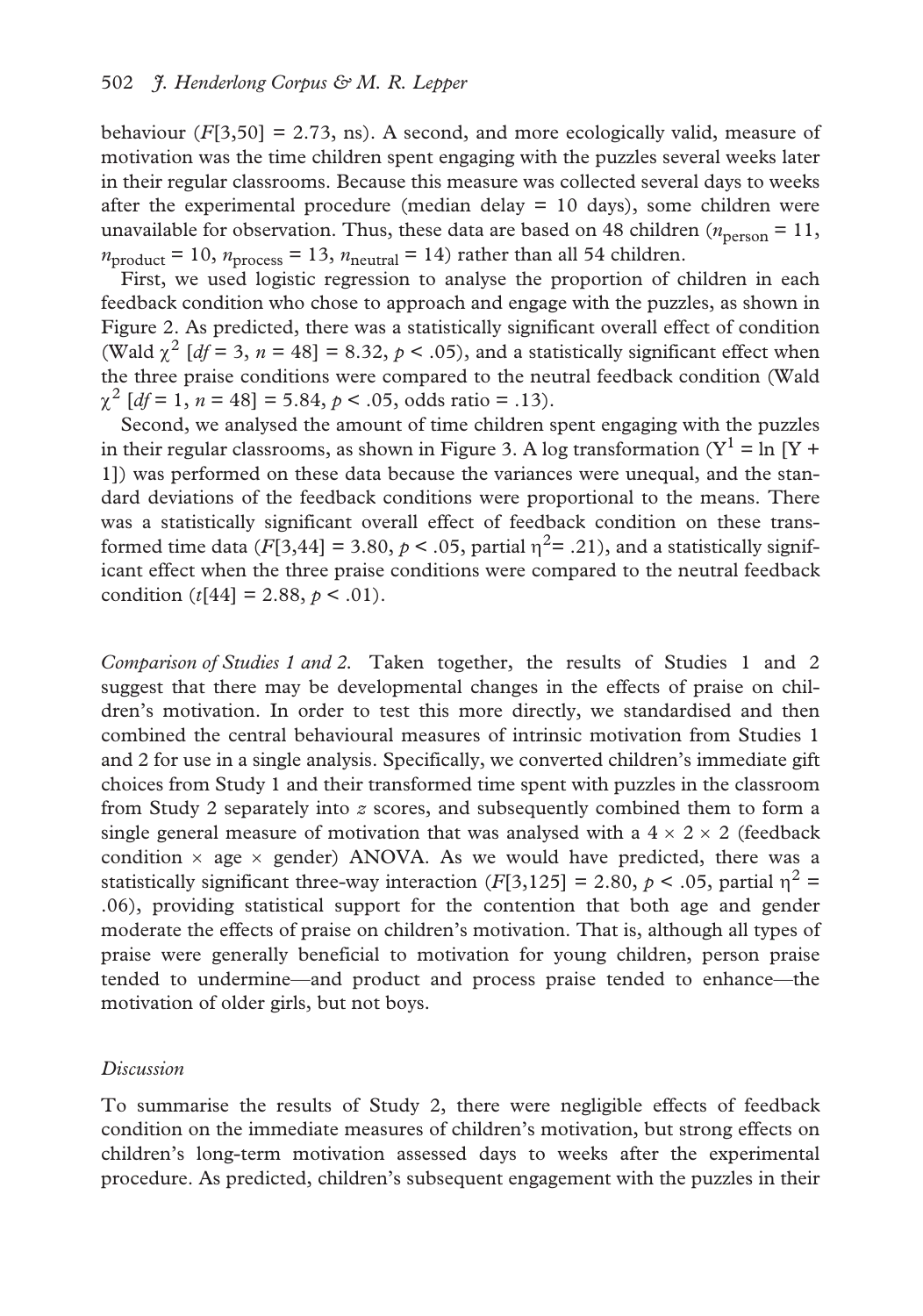

Figure 2. Proportion of children engaging with the puzzles during subsequent classroom observation period, by feedback condition, Study 2

regular classrooms showed that all types of praise were highly motivating for young children, relative to neutral feedback. Indeed, the type of feedback children received explained 21% of the variance in the time they spent with the puzzles in their regular classrooms. Compounded over multiple occasions in a classroom, praising preschool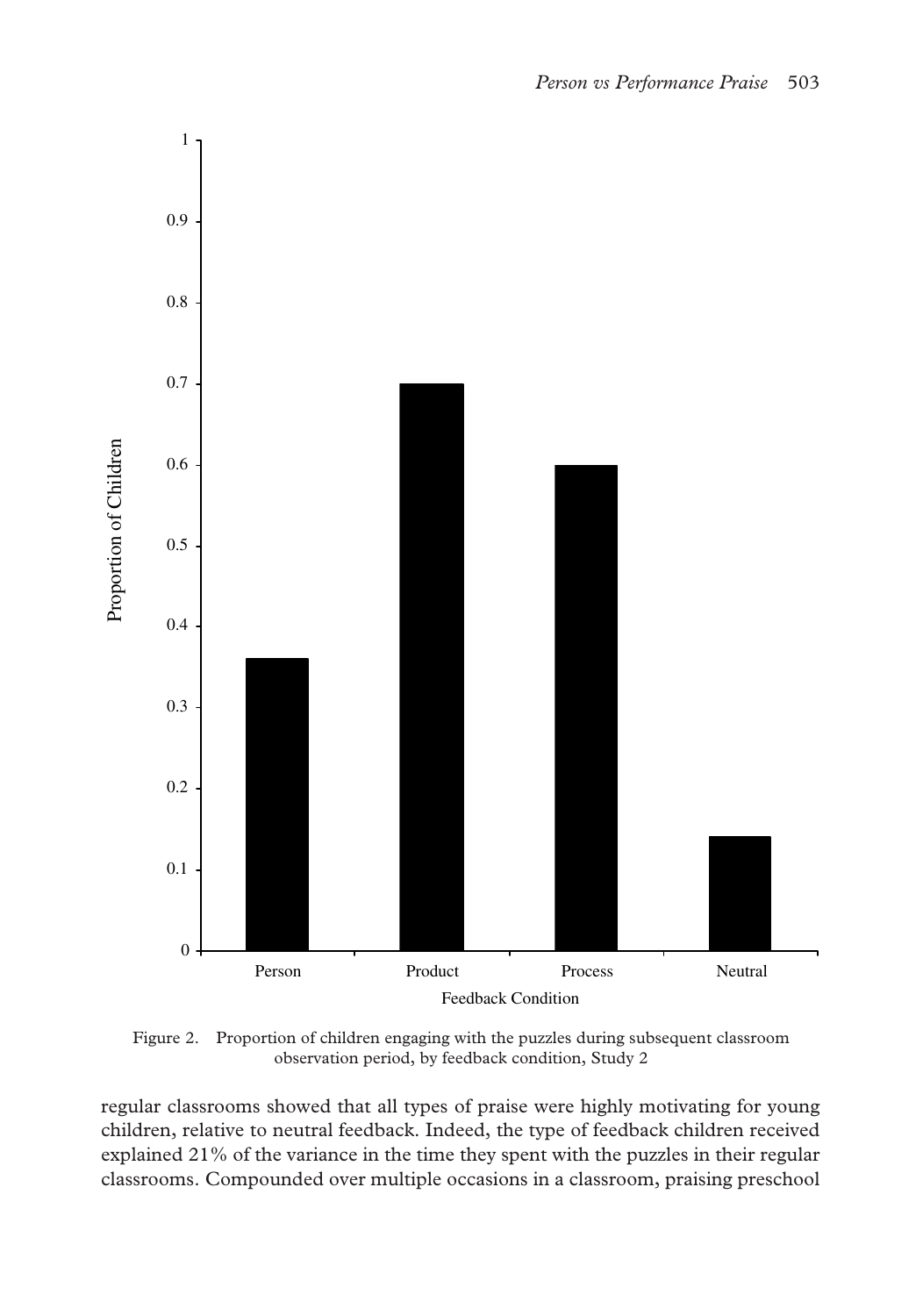

Figure 3. Amount of time spent with puzzles during subsequent classroom observation period, by feedback condition, Study 2

children would arguably have real-world benefits for intrinsic motivation, regardless of whether the praise statements focused on traits, products, or processes.

These results qualify the research of Kamins and Dweck (1999), who showed process praise to be motivationally superior to person praise for kindergarten children, but did not provide information about these effects relative to a neutral baseline. By including a neutral feedback control condition, the present study showed that person praise appears not to have an undermining effect for young children. Indeed, praise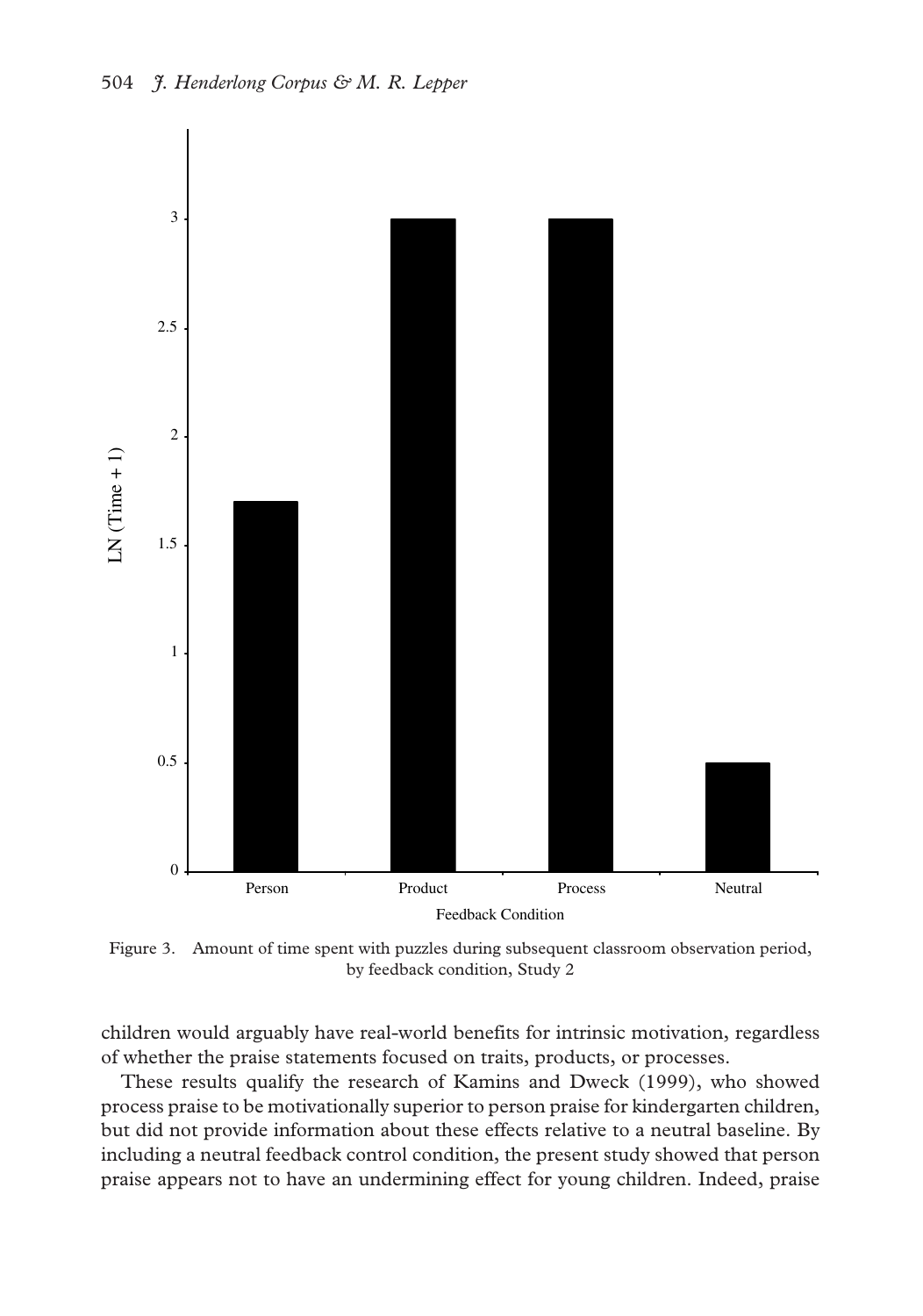of all types produced motivation that was equal to or better than neutral feedback. It is interesting to note, however, that children in the person condition did not show enhanced motivation to the same degree as children in the product and process conditions. This finding invites replication with larger sample sizes and with additional age groups, in order to determine when the potentially negative effects of person praise may emerge, and at what point gender becomes an important moderator.

Similarly to Study 1, Study 2 found no effect of feedback on preschoolers' selfreported motivation or their free-choice behaviour at the activity table. It is likely that, as in Study 1, satiation played a role in the lack of significant results for the measure of free-choice motivation. After two success puzzles and two failure puzzles, children most likely were more interested in the other attractive alternatives at the activity table than the highly similar puzzles. The long-term motivation measure taken in children's classrooms is not subject to the same criticism. Not only was this measure delayed and behavioural in nature, but it was taken in an unobtrusive manner that eliminated expectancy effects. Because motivation was assessed while children were in their regular classrooms, the long-term measure also provides information about the generalisability of the phenomenon to new-but-related settings. Thus, it is our belief that the long-term measure of motivation provides evidence that all types of praise—person, product, and process—may enhance motivation for young children, relative to neutral feedback. Compared with the results of Study 1, these results suggest that there may indeed be important developmental differences in the motivational consequences of praise.

### **Conclusions**

Overall, the present research suggests not only that the person–performance dimension is a meaningful one, but also that it is important to consider individual differences, such as gender and age, when examining the motivational consequences of praise. While person, product, and process praise all had beneficial effects on motivation for preschool children, process and product praise had particularly beneficial effects, and person praise had potentially harmful effects, for upper-elementary school girls. Indeed, when data from the two studies were combined into a single analysis, the three-way interaction among condition, gender, and age explained 6% of the variance in children's motivation. This is a small effect in absolute terms, but it could be of practical educational significance, especially when considering that teachers administer feedback to their students on multiple occasions over the course of an academic year.

It is important, however, that the present findings not be overgeneralised. At the most basic level, our sample size was relatively small; given the number of variables tested, there were only approximately 10 participants per cell for several of the analyses. Thus, caution should be exercised when interpreting these results and generalising them to applied settings. At a broader level, the findings of the present research may be specific to children from the United States or other Western cultures. In Japanese and Chinese classrooms, for example, children may respond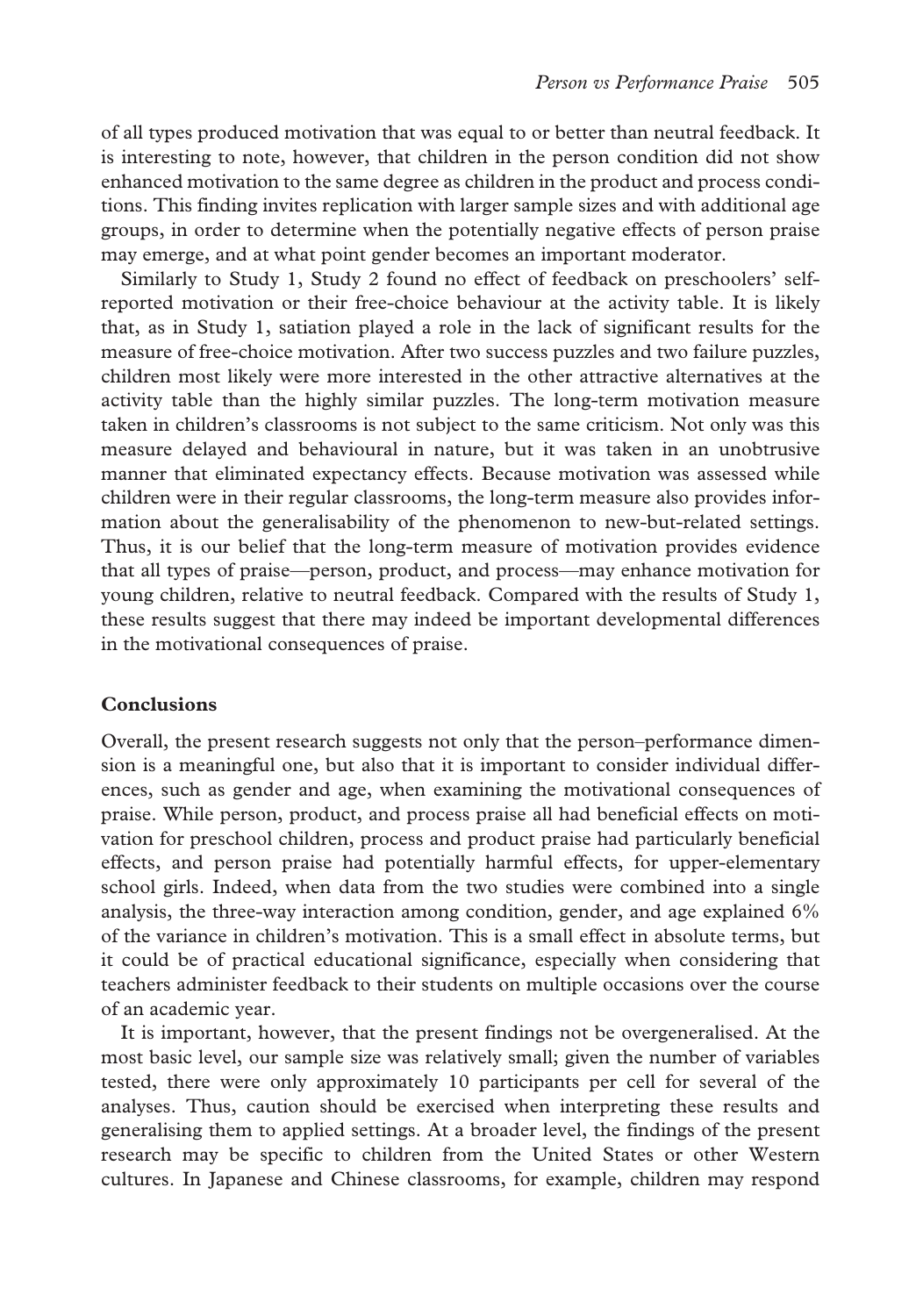differently to praise because of the cultural belief that achievement hinges primarily on effort (e.g., Lewis, 1995; Salili, 1996; cf. Henderlong & Lepper, 2002). In these more collectivist cultures, person praise would probably be given fairly infrequently and perhaps it would not have the same potential for detrimental effects. Future work should investigate the dimensions of person versus performance praise with larger samples and among children from a broader range of cultural backgrounds.

Notwithstanding these limitations, the present research suggests that praise linking children's performances to their personal traits should be used only with caution because of the vulnerability it may create when children are subsequently faced with challenging experiences. Praise may certainly be a positive reinforcer, as the behavioural tradition would suggest, but the content of the praise matters. It should not only be specific (Brophy, 1981; O'Leary & O'Leary, 1977), but also explicitly emphasise strategy, effort, or other dimensions that are under children's control. We might, then, want to heed the sage advice Haim Ginott offered to parents nearly four decades ago, but also to qualify it by suggesting that it may be particularly applicable to girls beyond the preschool years:

The single most important rule is that praise deal only with the child's efforts and accomplishments, not with his character and personality. (Ginott, 1965, p. 39)

## **Note**

1. Statements were pre-tested on a sample of 28 adults who listened to and rated verbal recordings of two experimenters delivering the feedback statements. Ratings were made on seven-point scales and indicated that the person, product, and process praise statements were perceived as equally positive and effusive, but that the person praise statement was perceived as slightly less informative ( $M = 5.98$ ,  $SD = 1.17$ ) than the product ( $M = 6.85$ ,  $SD = 1.48$ ) and process  $(M = 6.89, SD = 1.24)$  praise statements.

# **Author Note**

This research is based on the first author's dissertation, submitted in partial fulfillment of the requirements for a Ph.D. at Stanford University. This work was supported, in part, by a Spencer Dissertation Fellowship and a Graduate Research Opportunity grant from Stanford University. Portions of this work were presented at the 2000 meeting of the American Educational Research Association and the 2001 meeting of the Society for Research in Child Development. We gratefully acknowledge the cooperation and assistance of participating schools and the research assistants who aided in data collection.

#### **References**

Ackerman, B. P. (1981). Young children's understanding of a speaker's intentional use of a false utterance. *Developmental Psychology, 17,* 472–480.

Barker, G. P., & Graham, S. (1987). Developmental study of praise and blame as attributional cues. *Journal of Educational Psychology, 79,* 62–66.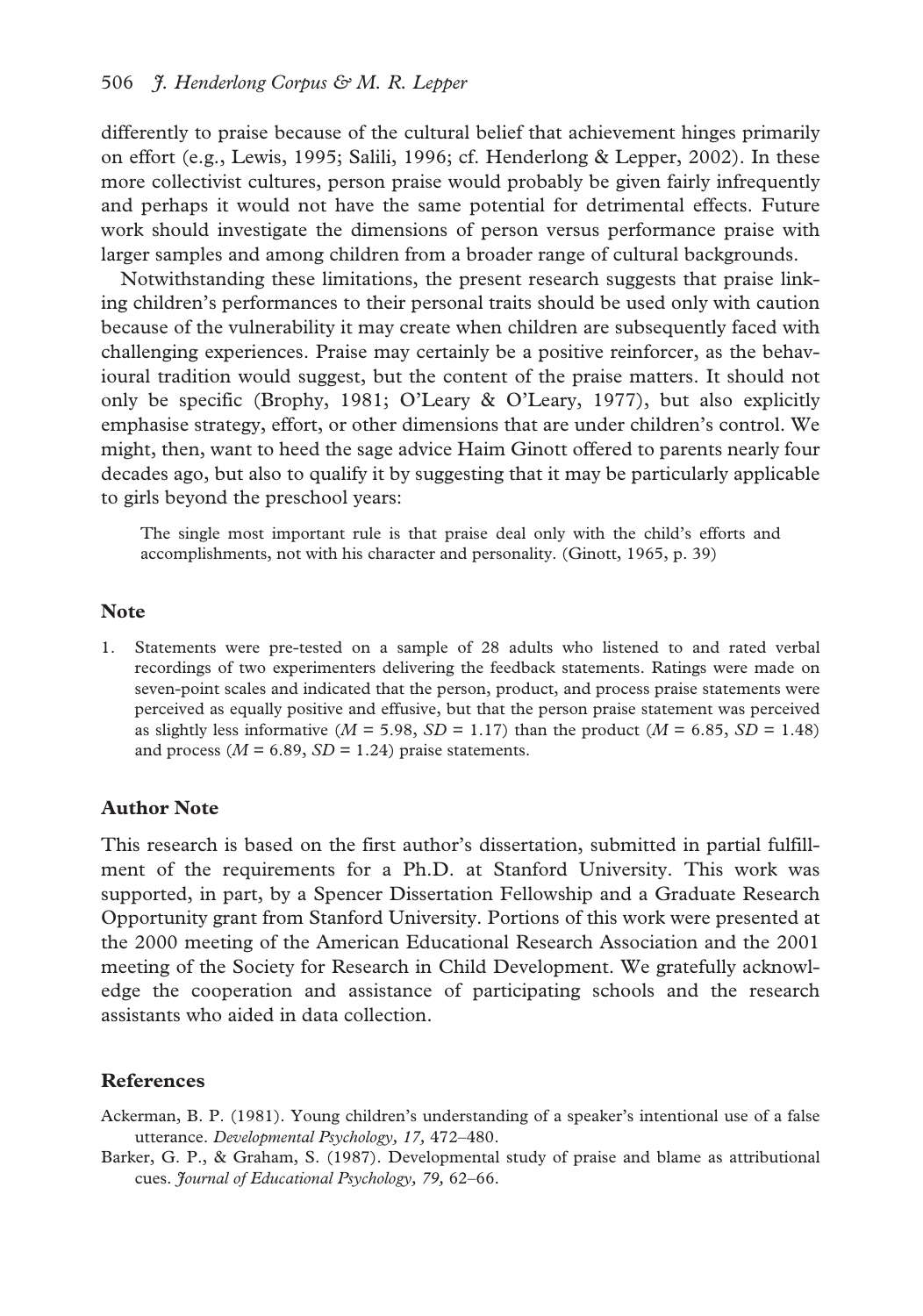- Beaman, R., & Wheldall, K. (2000). Teachers' use of approval and disapproval in the classroom. *Educational Psychology, 20,* 431–446.
- Birch, L. L., Marlin, D. W., & Rotter, J. (1984). Eating as the "means" activity in a contingency: Effects on young children's food preference. *Child Development, 55,* 431–439.
- Brophy, J. (1981). Teacher praise: A functional analysis. *Review of Educational Research, 51,* 5–32.
- Brown, P., & Elliott, R. (1965). Control of aggression in a nursery school class. *Journal of Experimental Child Psychology, 2,* 103–107.
- Burnett, P. C. (2002). Teacher praise and feedback and students' perceptions of the classroom environment. *Educational Psychology, 22,* 5–16.
- Covington, M. V. (1984). The self-worth theory of achievement motivation: Findings and implications. *The Elementary School Journal, 85,* 5–20.
- Deci, E. L. (1972). Intrinsic motivation, extrinsic reinforcement, and inequity. *Journal of Personality and Social Psychology, 22,* 113–120.
- Deci, E. L. (1975). *Intrinsic motivation.* New York: Plenum.
- Deci, E. L., & Ryan, R. M. (1980). The empirical exploration of intrinsic motivational processes. In L. Berkowitz (Ed.), *Advanced in experimental social psychology (Vol. 12,* pp. 39–80). New York: Academic Press.
- Deci, E. L., & Ryan, R. M. (1985). *Intrinsic motivation and self-determination in human behavior.* New York: Plenum Press.
- Dweck, C. S., & Bush, E. S. (1976). Sex differences in learned helplessness: I. Differential debilitation with peer and adult evaluators. *Developmental Psychology, 12,* 147–156.
- Dweck, C. S., Davidson, W., Nelson, S., & Enna, B. (1978). Sex differences in learned helplessness: II. The contingencies of evaluative feedback in the classroom and III. An experimental analysis. *Developmental Psychology, 14,* 268–276.
- Dweck, C. S., & Reppucci, N. D. (1973). Learned helplessness and reinforcement responsibility in children. *Journal of Personality and Social Psychology, 25,* 109–116.
- Ginott, H. G. (1965). *Between parent and child.* New York: Macmillan.
- Good, T. L., & Brophy, J. E. (1984). *Looking in classrooms.* New York: Harper & Row.
- Harari, O., & Covington, M. V. (1981). Reactions to achievement behavior from a teacher and student perspective: A developmental analysis.*American Educational Research Journal, 18,*15–28.
- Harris, R. R., Wolf, M. M., & Baer, D. M. (1967). Effects of adult social reinforcement of child behavior. In W. W. Hartup & N. L. Smothergill (Eds.), *The young child: Reviews of research* (pp. 13–26). Washington, DC: National Association for the Education of Young Children.
- Henderlong, J., & Lepper, M. R. (2002). The effects of praise on children's intrinsic motivation: A review and synthesis. *Psychological Bulletin, 128,* 774–795.
- Kamins, M. L., & Dweck, C. S. (1999). Person versus process praise and criticism: Implications for contingent self-worth and coping. *Developmental Psychology, 35,* 835–847.
- Kanouse, D. E., Gumpert, P., & Canavan-Gumpert, D. (1981). The semantics of praise. In J. H. Harvey, W. Ickes, & R. F. Kidd (Eds.), *New directions in attribution research (Vol. 3,* pp. 97–115). Hillsdale, NJ: Erlbaum.
- Karniol, R., & Ross, M. (1979). Children's use of a causal attribution schema and the inference of manipulative intentions. *Child Development, 50,* 463–468.
- Kast, A., & Connor, K. (1988). Sex and age differences in responses to informational and controlling feedback. *Personality and Social Psychology Bulletin, 14,* 514–523.
- Kastelen, L., Nickel, M., & McLaughlin, T. F. (1984). A performance feedback system: Generalization of effects across tasks and time with eighth-grade English students. *Education and Treatment of Children, 7,* 141–155.
- Kazdin, A. E. (1981). Behavior modification in education: Contributions and limitations. *Developmental Review, 1,* 34–57.
- Kempner, S. G., McDonald, M. A., & Pomerantz, E. M. (2003). *Mothers' responses to children's academic success: The moderating role of children's gender.* Poster presented at the biennial meeting of the Society for Research in Child Development, Tampa, FL, April.